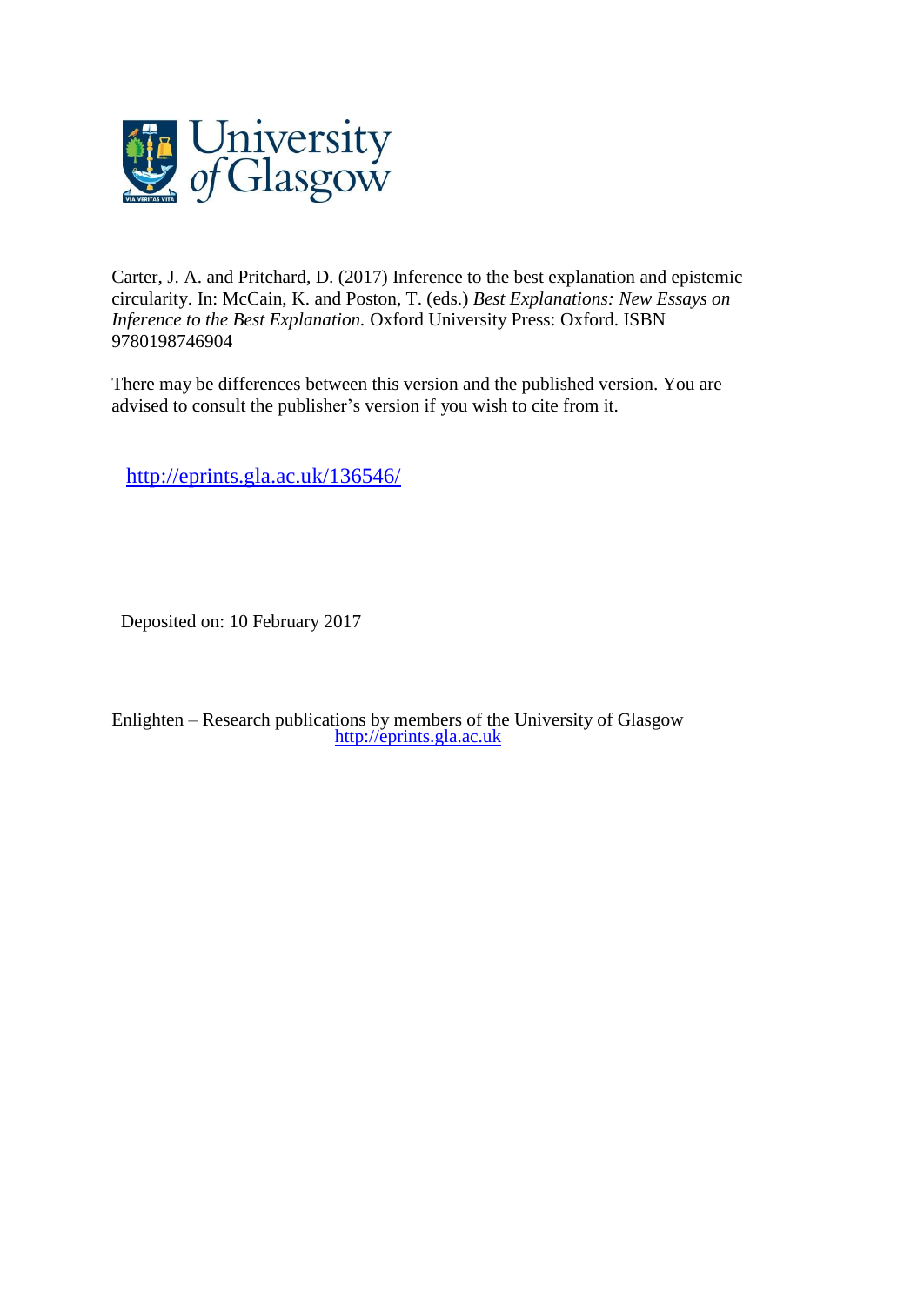# INFERENCE TO THE BEST EXPLANATION AND EPISTEMIC CIRCULARITY

# J. Adam Carter *&* Duncan Pritchard

*University of Edinburgh*

ABSTRACT. Inference to the best explanation—or, IBE—tells us to infer from the available evidence to the hypothesis which would, if correct, best explain that evidence. As Peter Lipton (2000, 184) puts it, the core idea driving IBE is that explanatory considerations are a guide to inference. But what is the epistemic status of IBE, itself? One issue of contemporary interest (e.g., Boyd 1985; Psillos 1999; Boghossian 2001; Enoch & Schechter 2008) is whether it is possible to provide a justification for IBE itself which is nonobjectionably circular. We aim to carve out some new space in this debate. In particular, we suggest that the matter of whether a given rule-circular argument is objectionably circular itself depends crucially on some subtle distinctions which have been made in the recent literature on perceptual warrant. By bringing these debates together, a principled reason emerges for why some kinds of rule-circular justifications for IBE are considerably less objectionable than others.

## 1. THE EPISTEMIC STATUS OF IBE: A PUZZLE

Inference to the best explanation—or, IBE—tells us to infer from the available evidence to the hypothesis which would, if correct, best explain that evidence. As Peter Lipton (2001, 184) puts it, the core idea driving IBE is that explanatory considerations are a guide to inference. IBE is widely regarded as a hallmark of scientific methodology. <sup>1</sup> Moreover, IBE features in the background of our everyday (i.e., non-scientific) inquiries in such a way that—as Igor Douven (2011, §1.2) notes—is so 'routine and automatic that it easily goes unnoticed.'2 Given our widespread dependence on IBE, one might naturally ask what justifies our employment of it.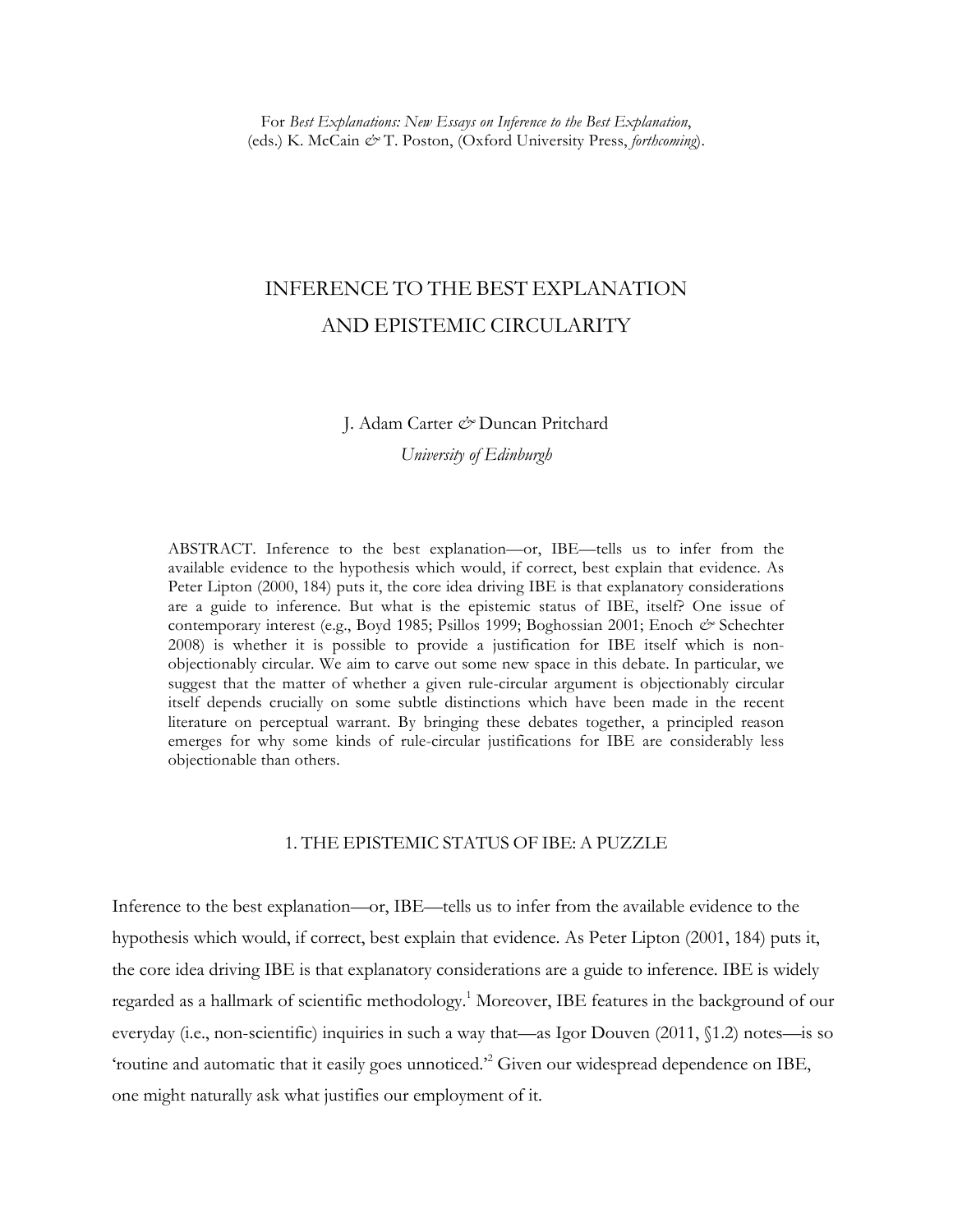One response that might be proffered in this regard is to contend that IBE is basic to our epistemic practices in such a way that it does not require a justification. <sup>3</sup> However, as David Enoch and Joshua Schechter (2008) note, it would surely be 'philosophically unsatisfying' if we could not do so. As they put the worry:

There are many different possible belief-forming methods that could be employed as basic. Some, such as MP [*modus ponens*], IBE, and relying on perception, we presumably are justified in employing. Others, such as Affirming the Consequent, Inference to the Third Worst Explanation, and relying on wishful thinking, we presumably would be unjustified in employing. It is highly implausible that it is merely a brute fact that we are justified in employing certain methods as basic and not others. It is much more plausible that there is a principled distinction between the two classes […] relevant to justification, one that presents [MP, IBE, etc.] in a rationally positive light. (Enoch *&* Schechter 2008, 557-8)

The thinking here is that it is not enough to observe that we employ IBE as if it were basic—that is unlikely to be in doubt—since we still need a rationale for why we are right to so employ it, and that question takes us right back to the need to justify our use of IBE<sup>4</sup>.

Paul Boghossian (2001) takes things a step further by suggesting that if we can't justify our basic inference rules, then this speaks against their objectivity. Boghossian's reasoning is that 'if there are objective facts about which epistemic principles are true, there should be humanly accessible circumstances under which those facts can be known' (2001, 3), which of course entails that one is able to have justified beliefs about them. <sup>5</sup> On Boghossian's line, then, it would not only be intellectually unsatisfying were we to lack any way to justify IBE, it would also be evidence against the objectivity of IBE. $^6$ 

Let's assume for the sake of argument that that it is incumbent upon us to at least give *some* kind of account of how IBE is itself justified—i.e., how IBE has a kind of positive epistemic status that is not shared equally by other, epistemically problematic, belief-forming methods, such as 'Inference to the Third Worst Explanation'. How would this be done? Here, Enoch *&* Schechter (2008) claim that a puzzle arises. We will first outline this puzzle and then show how there is, in fact, a more challenging way to formulate it. The remainder of the paper will engage with this more challenging version of the puzzle.

As Enoch  $\dot{\mathcal{O}}$  Schechter see it, the puzzle that arises once we ask how our reliance on IBE is to be justified is most effectively framed as a choice between two *prima facie* non-starters. One option is to use IBE in the service of its own justification.<sup>7</sup> Another option is to use some other beliefforming method to justify IBE. Neither option is workable, they tell us, the former because it is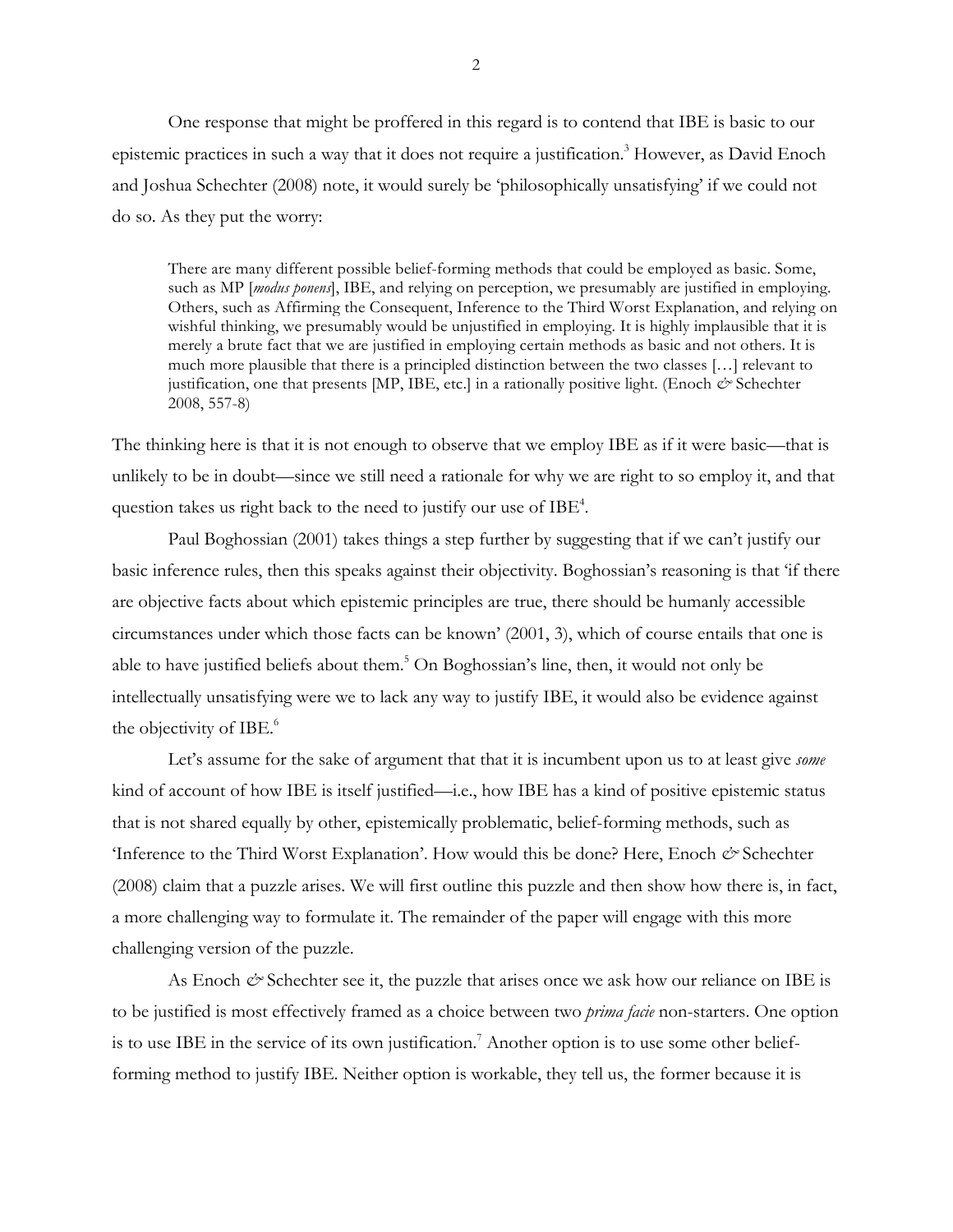objectionably circular, and the latter because one cannot justify a basic rule by appeal to other beliefforming methods. The puzzle goes as follows.

# *The Justificatory Puzzle for IBE*

- 1. We cannot justify our use of IBE with a justification that relies upon IBE (or otherwise assumes its privileged epistemic status), since such a justification would be objectionably circular.
- 2. We cannot justify our use of IBE by appealing to other belief-forming methods, since IBE is a basic rule.
- 3. Thus, there is nothing in virtue of which we are justified in using IBE.

Enoch  $\mathcal{O}$  Schechter attempt to resolve this puzzle in a way that draws inspiration from Hans Reichenbach's (1949) pragmatist response to the problem of induction. While we think their positive proposal—though interesting—is not ultimately compelling, this point won't concern us here.<sup>8</sup> Rather, we think that there is a more difficult version of the puzzle than the one they presented.

To appreciate the more difficult puzzle, consider premise (2). In virtue of what is an inference rule *basic*? Either an answer to this question excludes (i.e., by definition) the very *possibility* of vindicating that rule's epistemic status with reference to another fundamental inference rule, or it doesn't. Enoch  $\mathcal O^*$  Schechter regard the property of basicness as an

[...] intuitive one. The belief-forming methods that are basic for a thinker are those methods that are the most fundamental in how the thinker reasons. All other belief-forming methods employed by the thinker are derivative. This characterization of basicness is not fully precise, and it may be somewhat indeterminate which methods are employed as basic by a thinker. But we find it plausible that MP, IBE, reliance on memory and perception, and reliance on normative and modal intuitions (or close relatives of these belief-forming methods) are basic for most adult human thinkers. (Enoch *&* Schechter 2008, 551)

Notice that one can agree that IBE is basic in the intuitive sense described without being committed to the further (and considerably stronger) epistemic claim that, in virtue of being basic, a beliefforming process could not *possibly* be justified by some other (perhaps also basic) belief-forming method. After all, there is nothing about a belief-forming method's being fundamental to how one reasons that entails that it has this further property. For all Enoch  $\mathcal{O}^s$  Schechter tell us about basicness, two basic belief-forming methods, A and B, could potentially be used to justify one another, even if no derivative belief-forming method could be used to justify A or B. Premise (2) of the puzzle is true only if there is no such possibility.<sup>9</sup>

Enoch  $\mathcal{O}$  Schechter's formulation of the puzzle is challenging to the extent that the premises are plausible and the conclusion problematic. But premise (2), on closer inspection, looks like a premise that we should accept only if we are already committed to an account of basicness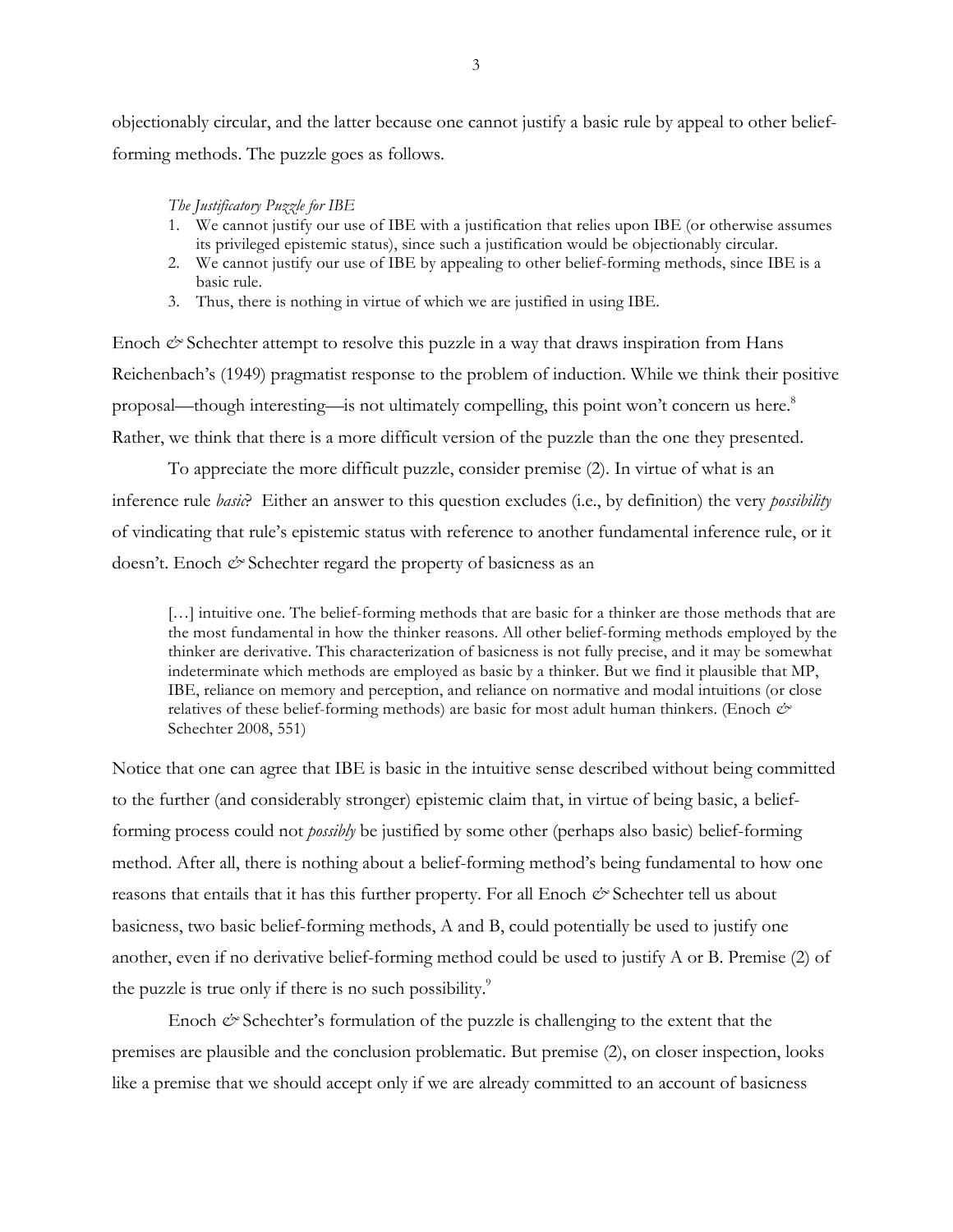which is stronger than what we must accept by accepting what Enoch  $\mathcal{O}^s$  Schechter themselves tell us is involved in a belief forming method's being basic. The fact that one might reasonably accept the account of basicness they provide and still reject (2) vitiates the force of the puzzle. Or, at least, the version of it they've offered.

Here is the crux of the matter. Can the force of the justificatory puzzle be regained by replacing (2) with a weaker premise, one that can be accepted by those who—like Boghossian (2001), for instance—do *not* regard the project of justifying basic inference rules as already excluded by the very definition of basicness?

We think that it can. To appreciate how, let's take as a starting point that the possibility is not foreclosed *ex ante* that we might justify our use of IBE by appealing to some other (basic) beliefforming method(s). One conversational context in which justification for IBE might be requested is a context where our interlocutor subscribes to a very different set of inference rules than we do. Here a thought experiment will be useful. Following Boghossian (2006), let's define an individual's epistemic system or framework as a set of epistemic principles or rules to which the individual subscribes. Imagine now a scenario in which your epistemic framework (for convenience, call this framework 'Western Science') is challenged by an individual who embraces a very different epistemic framework (call this 'Mysticism').

Suppose you attempt to justify the wider system Western Science to your interlocutor, the Mystic, by attempting to justify, one at a time, each of the rules that constitute the framework 'Western Science'. You begin by attempting to justify IBE. Let's add to this story that you take it for granted that justifying IBE by appealing to IBE is objectionably circular (though we'll say more on this point below). Accordingly, you attempt to justify IBE by appealing to another basic beliefforming method (e.g., perception, memory, *modus ponens*, etc.). At this point, your mystic interlocutor reminds you that these other basic inference rules are, no less than IBE, a part of the wider system 'Western Science'. By applying a rule that belongs to Western Science in the service of justifying another rule that's a part of Western Science, you are employing your epistemic framework in support of itself.

Consider at this point Michael Williams' characterisation of an argumentative strategy that has been employed in the service of motivating epistemic relativism:

[...] what about the claims embodied in the framework itself: are they justified? In answering this question, we inevitably apply our own epistemic framework. So, assuming that our framework is coherent and does not undermine itself, the best we can hope for is a justification that is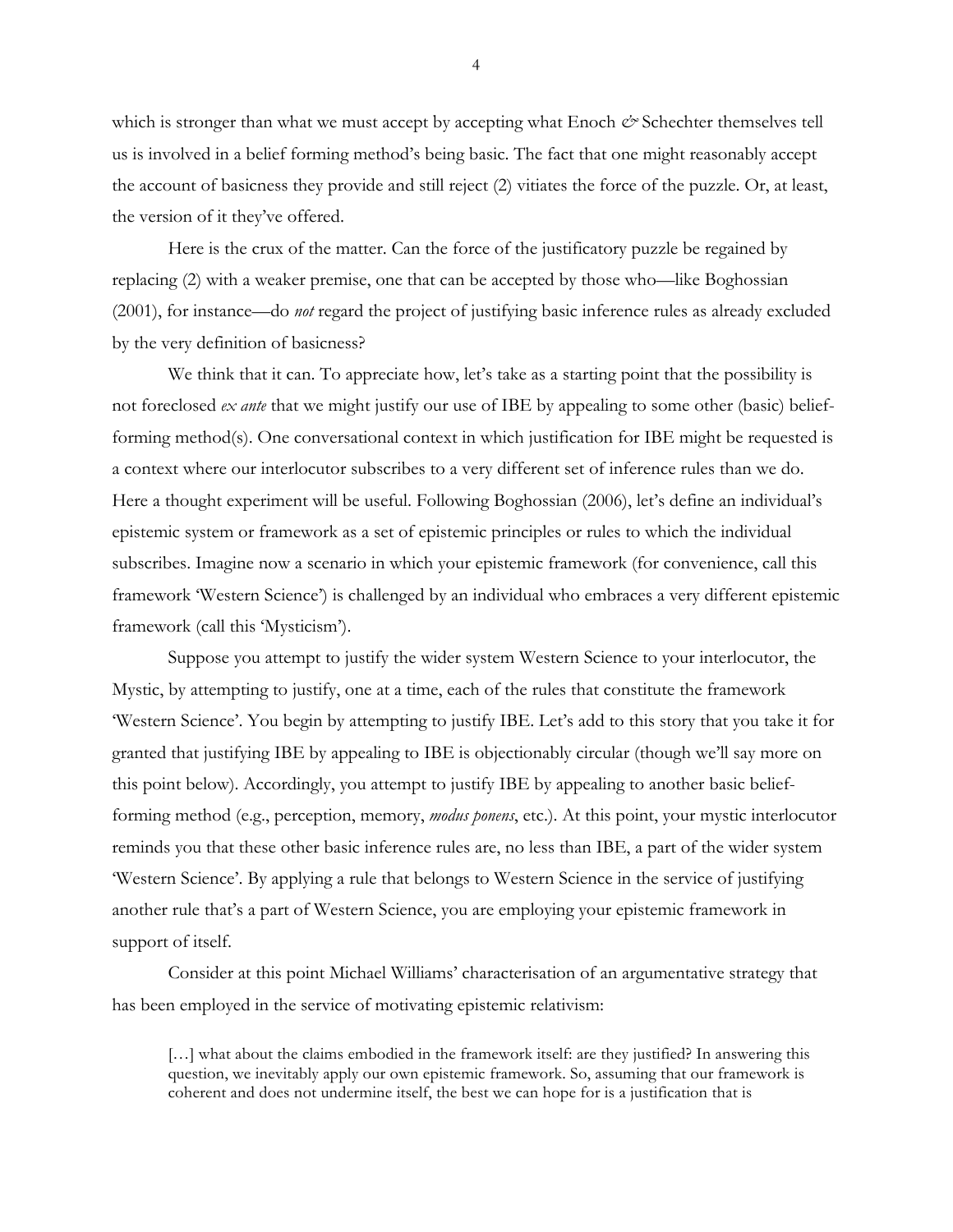epistemically circular, *employing our epistemic framework in support of itself*. Since this procedure can be followed by anyone, whatever his epistemic framework, all such frameworks, provided they are coherent, are equally defensible (or indefensible). (Williams 2007, 3-4, *our italics*)

As Williams sees it, the epistemic relativist proposes what is (for our purposes at least) an idea with important relevance—*viz*., that there is something objectionably epistemically circular about employing our epistemic framework in support of itself. The relevance, specifically, is that that is precisely what one does when one attempts to justify IBE by appealing to some *other* inference rule which is no less a part of one's wider epistemic system than IBE.<sup>10</sup>

The crucial point here is that if employing one's own epistemic framework in support of itself is objectionably epistemically circular (as Williams' epistemic relativist insists that it is), then it looks as though attempting to justify IBE by appealing to some other inference rule which is part of the same epistemic system that IBE belongs to is going to be no more promising as a justification of IBE than would be the objectionably circular strategy of justifying IBE by appealing to IBE itself<sup>11</sup>. With this point in hand, we can now recast Enoch  $\mathcal O^*$  Schechter's Justificatory Puzzle for IBE in a way that is more challenging:

#### *The Justificatory Puzzle for IBE\**

- 4. We cannot justify our use of IBE with a justification that relies upon IBE (or otherwise assumes its privileged epistemic status), since such a justification would be objectionably circular.
- 5. It is objectionably epistemically circular to employ one's epistemic framework in support of itself.
- 6. Justifying our use of IBE by appealing to another inference rule that belongs to the same epistemic framework as IBE is to use one's epistemic framework in support of itself.
- 7. We cannot justify our use of IBE with a justification that relies upon another inference rule that belongs to the same epistemic framework as IBE. (From 5, 6)
- 8. The only two ways of justifying our use of IBE would involve either relying upon IBE or another inference rule that belongs to the same epistemic framework as IBE.
- 9. Thus, there is no way of justifying our use of IBE. (From 4, 7, 8)

Note that the force of the modified version of the puzzle (unlike Enoch  $\mathcal O^*$  Schechter's original version) does not depend on the contentious claim (featuring in premise (2) of the original puzzle) that basic belief-forming methods are, as such, not possibly justifiable by appeal to other basic belief forming processes. Put another way: the modified version of the puzzle cannot be dismissed as one which trades on a tendentious notion of what it is for a belief-forming method to be basic. This is thus a stronger version of the puzzle, and so poses a trickier challenge when it comes to our ability to justify our use of IBE.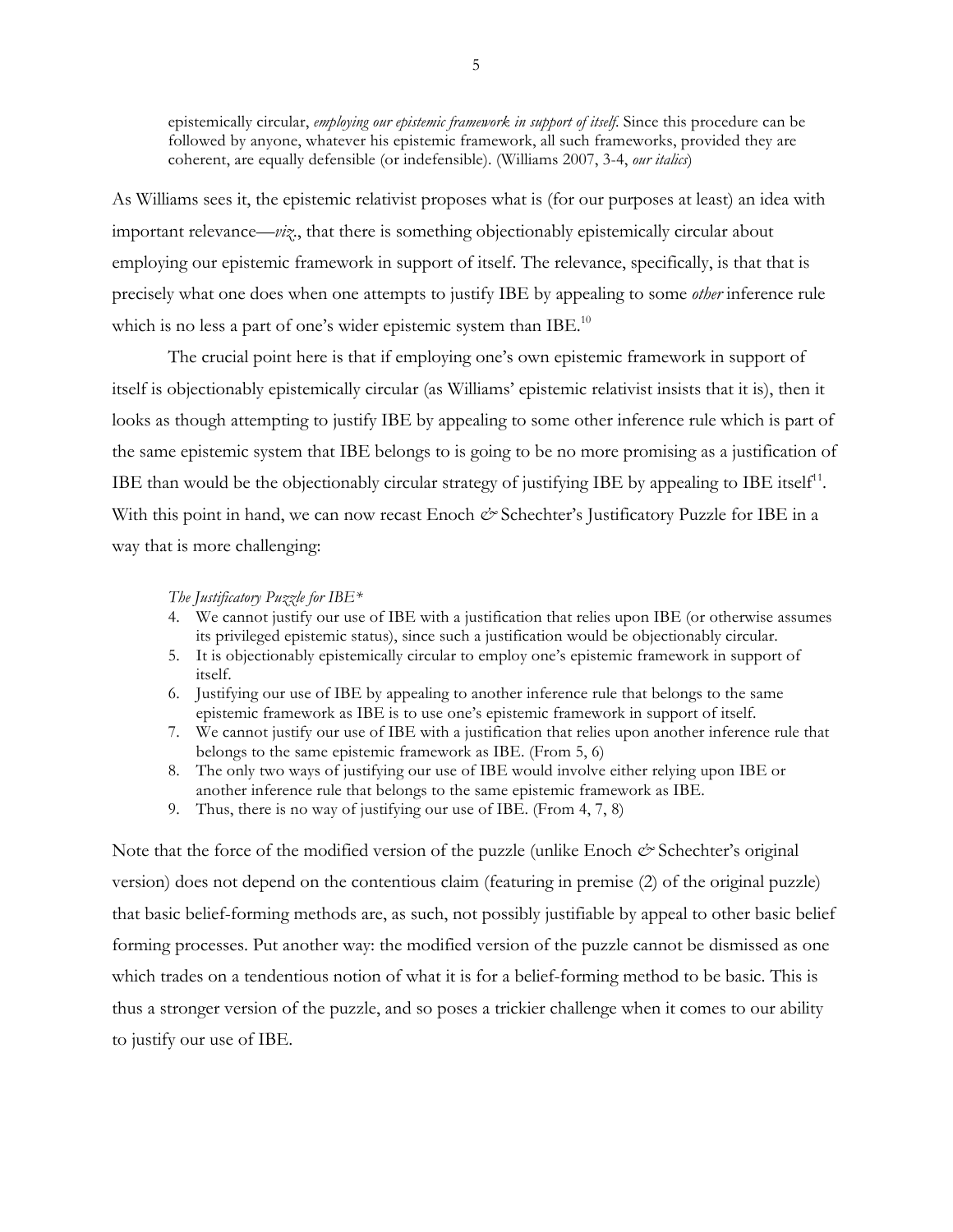# 2. RULE CIRCULARITY: A DISTINCTION

Recall that premise (1) of Enoch  $\mathcal O^*$  Schechter's original puzzle states that we cannot justify our use of IBE in a way that relies upon IBE (or otherwise assumes its privileged epistemic status), since such a justification would be objectionably circular. As it turns out, there is already an established way of thinking about this particular variety of epistemic circularity, one which occurs when justification for an inference rule proceeds by following that very same rule. Stathis Psillos (1999, 82) and Boghossian (2001) call arguments of this kind *rule-circular* (as distinct from what Psillos, following Richard Braithwaite (1953), calls 'premise-circular').<sup>12</sup>

Notice, however, that the kind of circularity Williams' epistemic relativist objects to when denying the legitimacy of employing one's epistemic system in its own defence—i.e., as when one attempts to justify IBE by employing to some *other* inference rule that is part of the same epistemic system as IBE—is *not* a matter of justifying a rule (within a system) by following that very same rule. By regarding it as objectionably epistemically circular to employ one's own epistemic system in one's own defence, Williams' epistemic relativist objects to the justifying of one rule within an epistemic system by employing another rule within the same epistemic system.<sup>13</sup>

We can distinguish then between two kinds of rule circularity which feature in the modified puzzle outlined at the end of §1, *narrow* and *wide*. An argument is *narrow rule-circular* when one uses a particular inference rule in the service of justifying that very *same* inference rule (i.e., by taking at least one step in accordance with this rule). This is the kind of rule-circularity Enoch  $\mathcal O^8$  Schechter took for granted to be objectionable in (1) of their original puzzle, and which also features in (4) of the modified puzzle. However, with reference to the kind of reasoning Williams attributes to the epistemic relativist, we can describe *wide rule-circular* arguments as ones which employ an epistemic framework in support of itself in the following way: when, for some epistemic framework F, one employs one F-inference rule in support of another F-inference rule.<sup>14</sup>

With reference to this distinction between narrow and wide rule-circular arguments, we can now restate the crux of the modified justificatory puzzle for IBE very simply: arguments which attempt to justify IBE will either be narrow rule-circular (because they rely on IBE to justify IBE) or wide rule-circular (because they employ an epistemic system in support of itself, by relying on some other rule that's part of the same system as IBE to justify IBE). If both of these varieties of rule circularity are sufficient to make a piece of reasoning have a defective justificatory structure, then it really does look like IBE cannot be justified in a satisfactory way.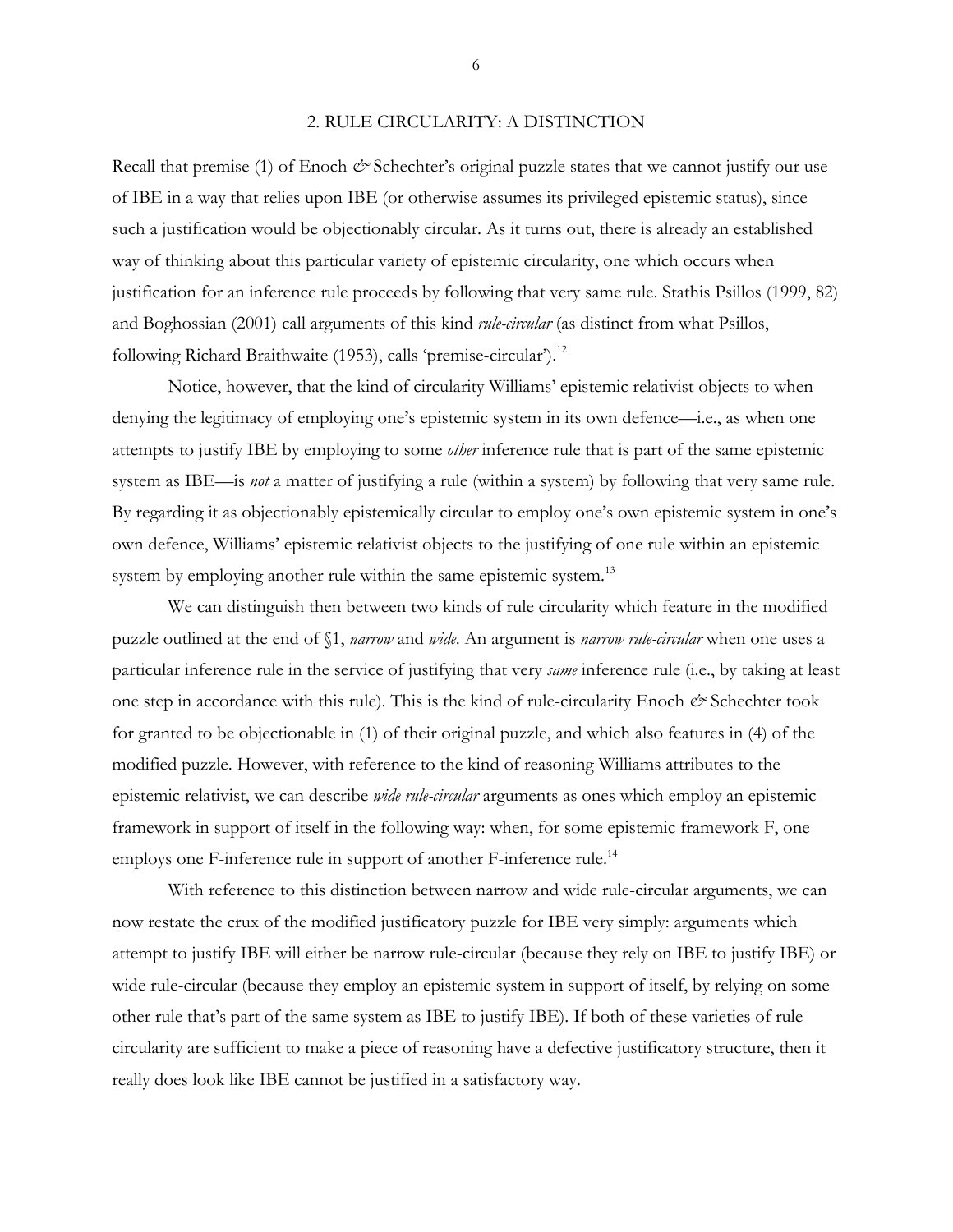Here, in summary form, is the line that we shall advance against this argument:

- (i) All narrow rule-circular arguments have a defective justificatory structure.
- (ii) But only *some* wide rule-circular arguments have a defective justificatory structure.

The upshot of (i) is that we should simply grant premise (4) of the puzzle and concede that narrow rule-circular arguments have a defective justificatory structure. Such arguments are not *merely*, as Boghossian (2001) and Psillos (1999) have argued, *dialectically ineffective*—i.e., they don't merely lack rational force against one who antecedently doubts the conclusion—but rather are defective period.<sup>15,16</sup> The upshot of (ii) is that we should reject (7), and do so because we reject (5). Wide rulecircular arguments do not necessarily have a defective justificatory structure*.* Whether a given wide rule-circular argument has a defective justificatory structure depends importantly on just *how* the conclusion depends on the support offered for it.

Our rationale for both (i) and (ii) draws from a wider picture, one which can be found in the recent literature on perceptual warrant, concerning how conclusions may (or may not) depend for support on their premises.

# 3. PERCEPTUAL WARRANT: AN ANALOGY

In this section, a very plausible general position about *premise circularity* will be outlined, one that has been developed in most detail in the perceptual warrant literature, particularly by Jim Pryor (e.g., 2004).17 *Modulo* some small refinements, we will be arguing that this position can be extended to *rule*circular arguments, of both the narrow and wide varieties articulated in §2. A straightforward rationale then emerges for why narrow rule-circular arguments have a defective justificatory structure, but only *some* wide rule-circular arguments have a defective justificatory structure. This rationale implies that we should accept (4) in the modified justificatory puzzle for IBE but reject (5). More generally, this means that while we cannot provide a satisfactory justification for IBE in the way that Boghossian and Psillos think, there are nonetheless some other potential ways to do so.

To this end, consider a general question with regard to which *dogmatists* (e.g., Pryor 2000; 2004) about perceptual warrant and their traditional opponents, *conservatives* (e.g., Wright 2003; 2004; 2007), are divided: *under what conditions does the dependence of an argument's conclusion on one (or more of) its premises undermine the justificatory structure of an argument*? <sup>18</sup> A natural frame of reference here is Pryor's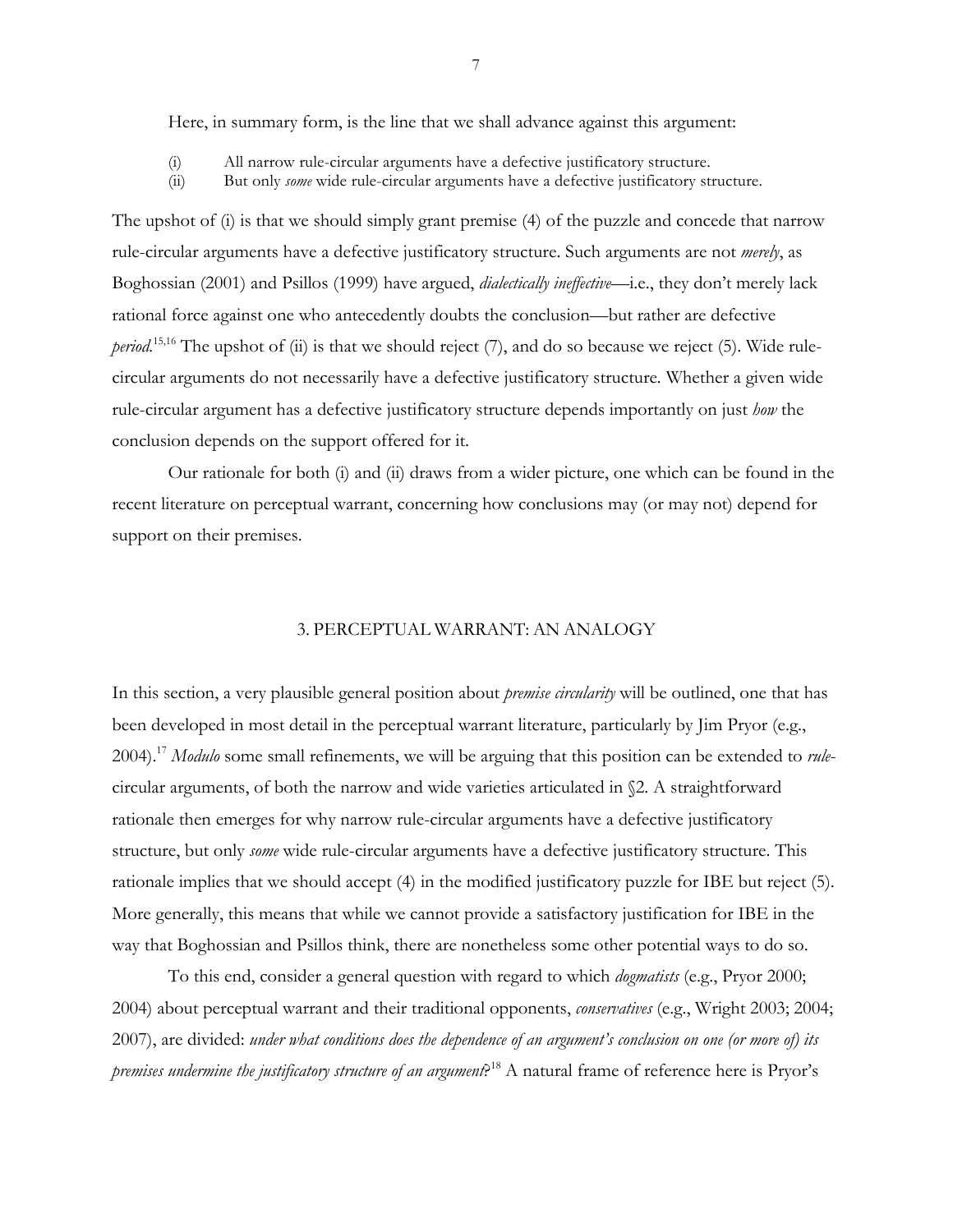(2004) discussion of two kinds of conclusion-premise dependence that he calls *type 4 dependence* and *type 5 dependence*, the latter of which he thinks is significantly more problematic than the former:

*Type 4 Dependence*: the conclusion is such that evidence against it would (to at least some degree) undermine the kind of justification you purport to have for the premises. 19

*Type 5 Dependence*: having justification to believe the conclusion is among the conditions that make you have the justification you purport to have for the premise. (Pryor 2004, 359-60)

Pryor offers the following piece of reasoning as straightforward instance of Type 5 dependence:

- 10. I intend to walk to Lot 15 and drive home.
- 11. So I will walk to Lot 15 and drive home.
- 12. So my car will still be in Lot 15 when I get there.

The strand of reasoning from (10-12) is Type 5 because, justification for (9) *relies* on your already having justification to believe (10) and so it can't make (10) any more credible for you. Crucially, Pryor takes it that it's possible for an argument to exhibit type 4 dependence while failing to exhibit Type 5 dependence.<sup>20</sup>

Here is one such example case, which he appeals to in making this point. Suppose you watch a cat stalk a mouse, and so your visual experiences justify you in believing:

13. The cat sees the mouse.

Suppose further that you reason:

- 14. If the cat sees the mouse, then there are some cases of seeing.
- 15. So there are some cases of seeing.

Pryor's (2004, 361) assessment is that (13-15) exhibit Type 4 dependence but *not* Type 5 because, firstly, evidence against (15) would undermine the justification one has for believing 13 (13). Secondly, though, Pryor says, 'I don't think you need antecedent justification to believe (15), before your experiences can give you justification to believe (13). I also think it's plausible that your perceptual justification to believe (13) contributes to the credibility of (15).' (*Ibid*., 361)

In fact, this is precisely what Pryor, as a dogmatist about perceptual warrant, takes to be going on in G. E. Moore's (1939) famous proof of the external world—i.e., type 4 but not type 5 dependence. In contrast, a conservative like Crispin Wright regards Moore's proof as failing to transmit warrant, and so exhibiting type 5. But diagnosing Moore's proof needn't concern us here. Our goal will rather be to first highlight a key *difference* between what dogmatist and conservatives say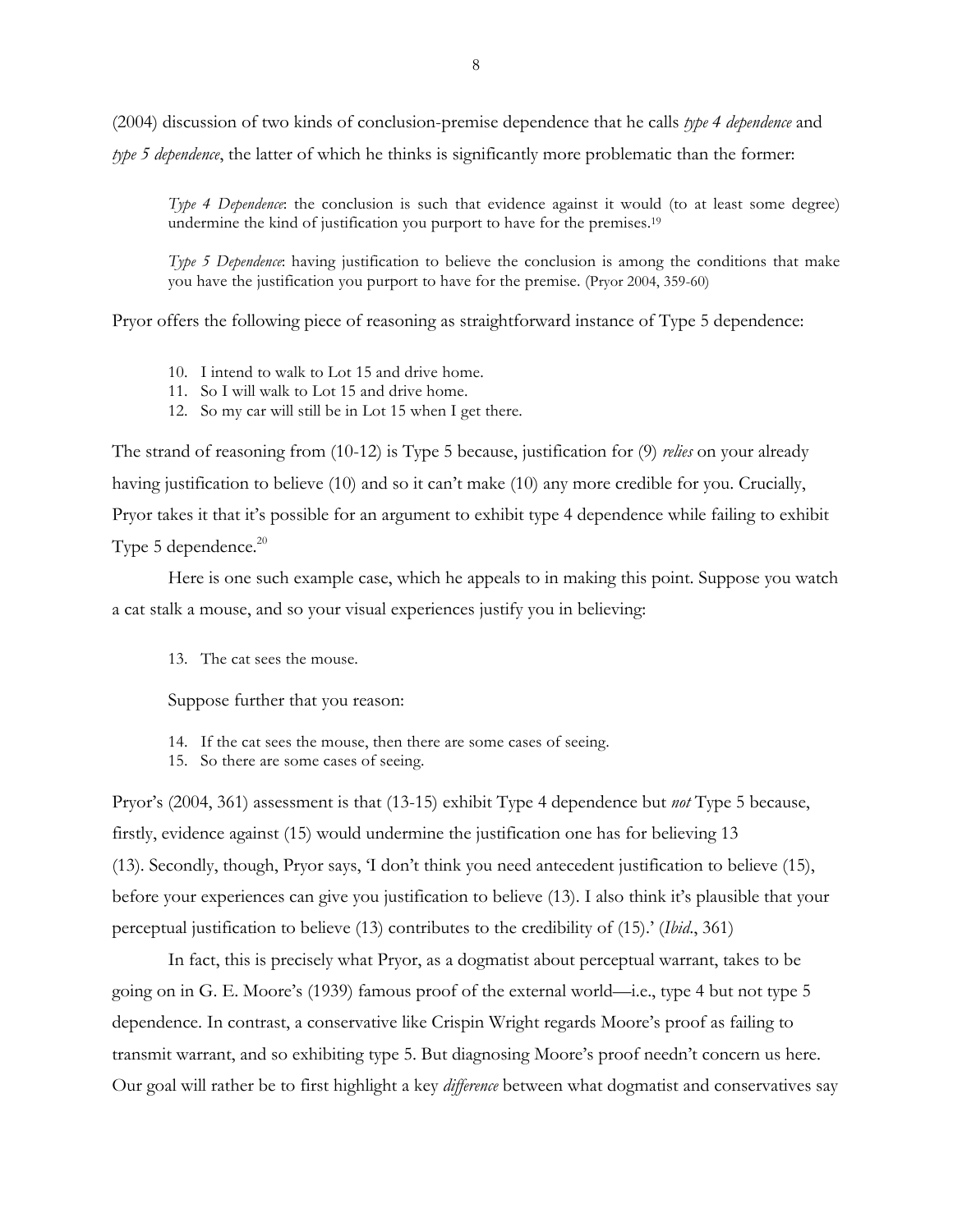about arguments more generally which exhibit type 4 and type 5 dependence and, secondly, to note a point of *agreement* between dogmatists and conservatives about these two kinds of reasoning. Indeed, all that will matter for our purposes going forward is a point that Wright and Pryor can agree upon.

Pryor (2004, §§4-5) contends that arguments that exhibit merely type 4 dependence are *not* epistemologically objectionable—that is, warrant for believing the premise *can* transmit from the premise to the conclusion. According to the dogmatist, however, type 4 arguments are nonetheless *dialectically ineffective* against one who antecedently doubts the conclusion. <sup>21</sup> That is, dogmatists grant that while type 5 dependence 'ruins an argument' (Pryor 2004, 360), type 4 arguments are such that—while there's nothing wrong with their justificatory structure as such (i.e., justification *does* transmit from premises to conclusion)—they are not effectual in bringing one who *already* doubts the conclusion to rational conviction of the conclusion on the basis of the premises. Conservatives such as Wright, by contrast, deny that warrant transmits in *both* type 5 and type 4 cases; on this view, *both* forms of argument exhibit a defective justificatory structure.

The issue of who's right in this debate won't matter for our present purposes. What matters is rather that we can conveniently extract from this debate two entirely general theses about warrant transmission that both dogmatists and conservatives, despite their other differences, can accept:

- q *Type 5 arguments* fail to transmit warrant.
- q *Type 4 arguments* are (at least) dialectically ineffective.

Given that these general theses about type 4 and type 5 arguments are common ground between the two sides, they provide a helpful reference point from which to answer the question of interest to us, which is whether the kind of narrow rule-circular and wide rule-circular arguments at issue in the modified justificatory puzzle for IBE are themselves of a defective justificatory structure.

We'll do this in two steps, which will be the focus of the next section. First, we'll construct 'rule-circular' analogues to type 4 and type 5 dependence.<sup>22</sup> That way, we'll have a principled basis for explaining why, for a given rule-circular argument, it would either fail to transmit warrant (if corresponding with type 5) or be at least dialectically ineffective (if corresponding with type 4). Next, we'll conclude by showing how narrow-rule circular arguments (i.e., attempts to justify IBE by reasoning in accordance with IBE) plausibly feature type 5 rule dependence (and so fail to transmit warrant), while at least some but not all wide rule-circular arguments exhibit type 4 rule dependence (and so some but not all wide rule-circular arguments are dialectically ineffective).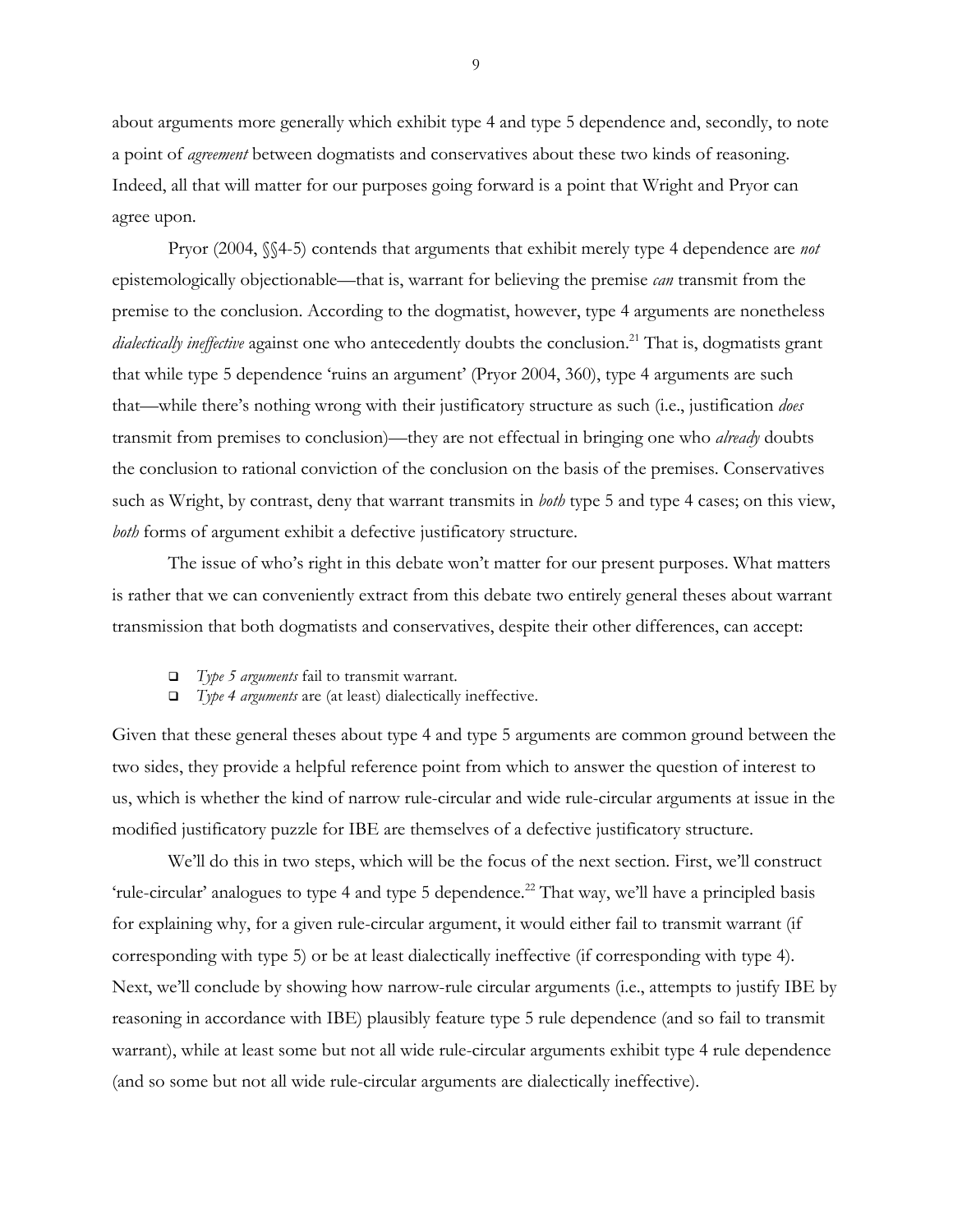## 4. THE MODIFIED JUSTIFICATORY PUZZLE FOR IBE, REDUX

Arguments that feature type 4 and type 5 dependence are, at least as they are presented by Pryor (e.g. 2004, §4), framed in terms of conclusion-*premise* dependence relations. However, we can very naturally think of type 4 and type 5 arguments as a genus of which type 4 and type 5 *rule-circular*  arguments are a species. To bring this idea into sharp relief, let's consider type 4 dependence first. According to Pryor, type 4 dependence occurs when the conclusion is such that evidence against it would (to at least some degree) undermine the kind of justification you purport to have for the premises. Here is a plausible way of thinking about a rule-circular twist on this idea: let's say an argument exhibits what we can call *type 4 rule dependence* when the conclusion is such that evidence against it would (to at least some degree) be evidence against the legitimacy of employing one (or more) rules one reasons in accordance with in moving from premises to conclusion<sup>23</sup>. Moreover, we can now say that arguments which exhibit type 4 rule dependence are (like arguments which feature type 4 dependence, more generally) at least dialectically ineffective.

We now need a rule-circular twist on type 5 dependence. This is a bit trickier to model, but a plausible candidate goes as follows. An argument exhibits *type 5 rule dependence* if the legitimacy of reasoning in accordance with the rule—i.e., the conclusion of the piece of reasoning—being justified just is (or is partly constitutive of) the legitimacy one purports to have for moving from premises to conclusion. <sup>24</sup> The presence of type 5 rule dependence will ruin an argument just as any type 5 dependence does.

We are in a position to submit the following general theses (modelled from points on which Wright and Pryor agree) about the conditions under which rule-circular arguments are objectionable.

*Type 4 Rule Dependence*: the conclusion is such that evidence against it would (to at least some degree) be evidence against the legitimacy of employing one (or more) rules one reasons in accordance with in moving from premises to conclusion. (Corollary: Arguments exhibiting type 4 rule dependence, like type 4 arguments more generally, are at least dialectically ineffective).

*Type 5 Rule Dependence*: The legitimacy of reasoning in accordance with the rule being justified (i.e., the conclusion of the piece of reasoning) just is (or is partly constitutive of) the legitimacy one purports to have for moving from premises to conclusion. (Corollary: Arguments exhibiting type 5 rule dependence, like type 5 arguments more generally, are of a defective justificatory structure: they fail to transmit warrant)25.

These are all the tools we need to now revisit our original puzzle. Let's begin by diagnosing the claim that features in premise (4) of the modified justificatory puzzle for IBE. This premise, recall, states: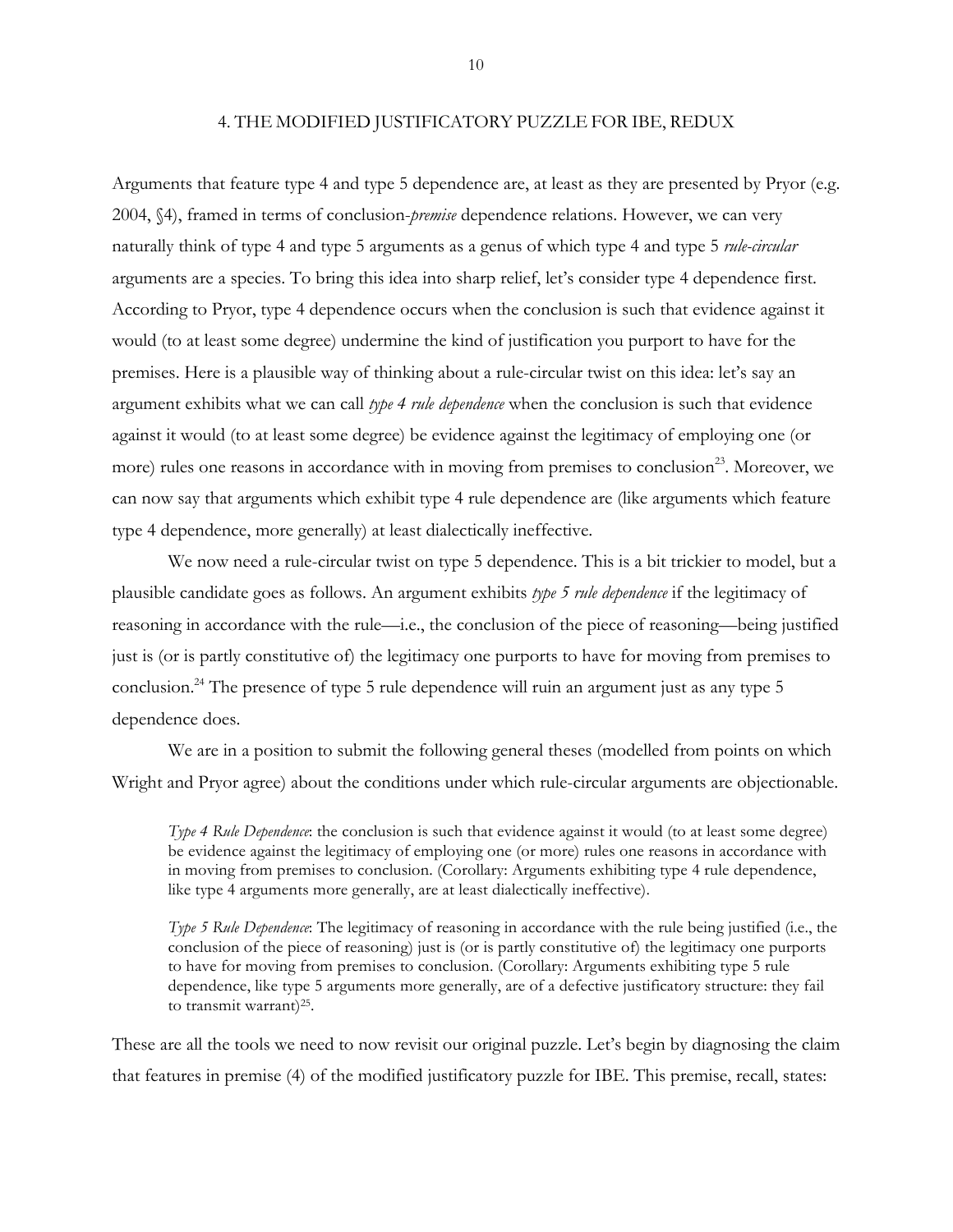4. We cannot justify our use of IBE with a justification that relies upon IBE (or otherwise assumes its privileged epistemic status), since such a justification would be objectionably circular.

We are now armed with a principled way to evaluate whether an attempt to justify IBE that exhibited these features would be (as the premise states) 'objectionably circular' in a way that matters for whether one can satisfactorily justify IBE.

First, let's consider: what would an argument look like which used IBE to justify IBE? Here's an example: suppose you attempt to justify IBE by pointing to the fact that IBE, if correct, would best explain some body of evidence (e.g., success of certain scientific theories). Is the conclusion of this reasoning (i.e., that IBE is an epistemically justified rule) such that evidence *against* it would (to at least some degree) be evidence against the legitimacy of employing one (or more) rules in accordance with which one reasons in moving from premises to conclusion? Absolutely. Evidence against IBE would be at the same time evidence against the legitimacy of employing one of the rules one reasons with here—namely, IBE. Thus, we have a principled explanation for why this form of reasoning (like any type 4 argument) is at least dialectically ineffective. The next relevant question is this: is the legitimacy of reasoning in accordance with IBE (the conclusion of the argument) also whatever legitimacy one would have for moving from premises to conclusion? It's hard to see how it would not be. After all, the legitimacy of the reasoning in accordance with the rule that argument attempts to justify (when reasoning via IBE to IBE) *just is* the legitimacy one has for reasoning to the conclusion in the way one does in such a case, by IBE. What this suggests, though, is that *narrow circular* arguments are in fact in worse shape than Boghossian and Psillos have thought. Such arguments are best understood as not merely dialectically ineffective, but moreover as having, *qua* a type 5 argument, a defective justificatory structure. A more general point here is that we have a principled rationale for why an attempt to justify IBE via a narrow rule-circular argument really is objectionably circular (as per premise (4) of the modified puzzle). It's objectionably circular because it is not merely dialectically ineffective, but it also has a defective justificatory structure.

What is the epistemic status of wide rule-circular arguments? These, recall, are when one attempts to use one's epistemic system in its own service (an activity Williams' epistemic relativist objects to) by employing one basic rule within the same system to justify another. <sup>26</sup> For example, this will be the case when a thinker attempts to justify IBE by relying on perhaps one or more other basic rules which also form part of that thinker's broader epistemic system, such as perception, memory, *modus ponens*, and so on. Are such arguments, like narrow rule-circular arguments,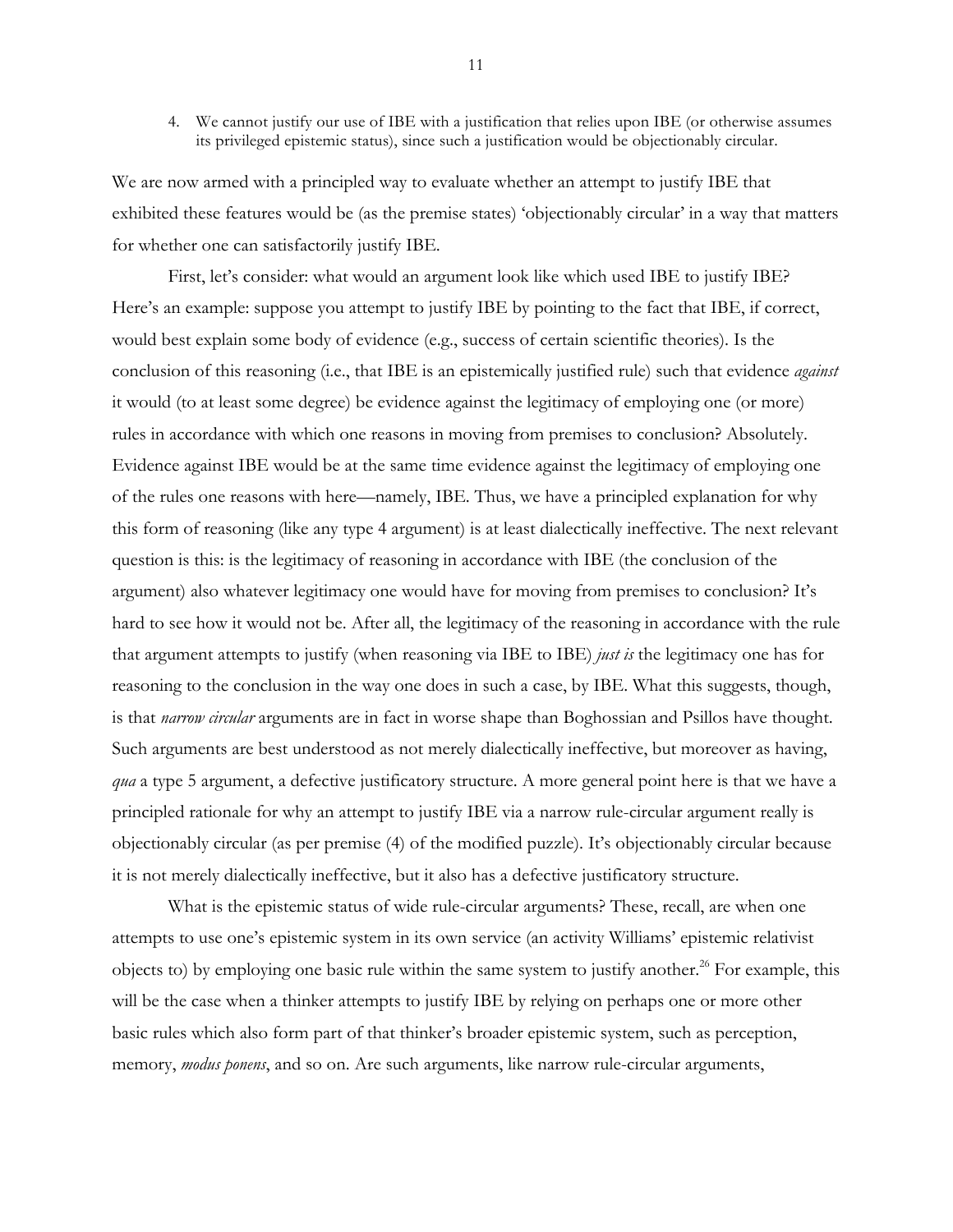objectionably circular? As with the case of narrow-circular arguments, we simply need to ask whether such arguments feature merely type 4 rule dependence or also type 5 rule dependence.

Let's consider such a case. For example, suppose one attempts to justify IBE by reasoning in accordance with *modus ponens* (i.e., by taking at least one step in accordance with *modus ponens*), which is also a basic inference rule within the wider system that this thinker accepts (again, let's just call this Western Science). Because the reasoning described is an instance of employing one's epistemic system in support of itself, it is widely rule-circular. In assessing to what extent the alleged circularity is objectionable, we can quickly point out that the argument does *not* feature type 5 rule dependence. After all, the legitimacy of reasoning in accordance with IBE (i.e., the rule which the thinker is attempting to justify with the argument) is independent of whatever legitimacy one has for moving from premises to conclusion by *modus ponens*. The wide rule-circular argument described is thus not a type 5 argument.<sup>27</sup>

But, interestingly, the argument also does not feature type 4 rule dependence either. Consider: would the reasons one has for antecedently doubting (IBE) also constitute a reason to doubt the legitimacy of reasoning via *modus ponens*? It's not obvious at all that it does. To see why, consider, for example, Bas van Fraassen's (1989) criticism of certain probabilistic versions of IBE. The reasons for van Fraassen's criticisms have to do with considerations about Bayes' Theorem and Dutch Book Arguments. These are simply not considerations that count against *modus ponens*. They are, rather, orthogonal to *modus ponens*.

What this means is that at least *some* kinds of wide rule circular arguments are not themselves epistemically objectionable in a way that features either type 5 or type 4 rule dependence, and so would *not* have a defective justificatory structure. Moreover, such arguments needn't be dialectically ineffective either. Note that we have not attempted to defend the idea that appealing to *modus ponens suffices* to justify IBE. That would depend on whether a particular instance of doing so is sound. Our point, rather, is that if one were to do so, such an argument—even though widely circular in the sense discussed in §2—is not such that we can give any principled reason for why it is epistemically objectionable. This much is already reason to reject premise (5) of the modified justificatory puzzle for IBE. Not *all* wide rule-circular arguments are problematic.

We suggested at the outset that while all narrow rule-circular are epistemically objectionable, *some* kinds of wide rule-circular justifications for IBE are considerably less objectionable than others. We've already seen how at least one kind of wide rule-circular justification for IBE is not obviously objectionable (in that it exhibits neither type 4 nor type 5 rule dependence). We conclude by noting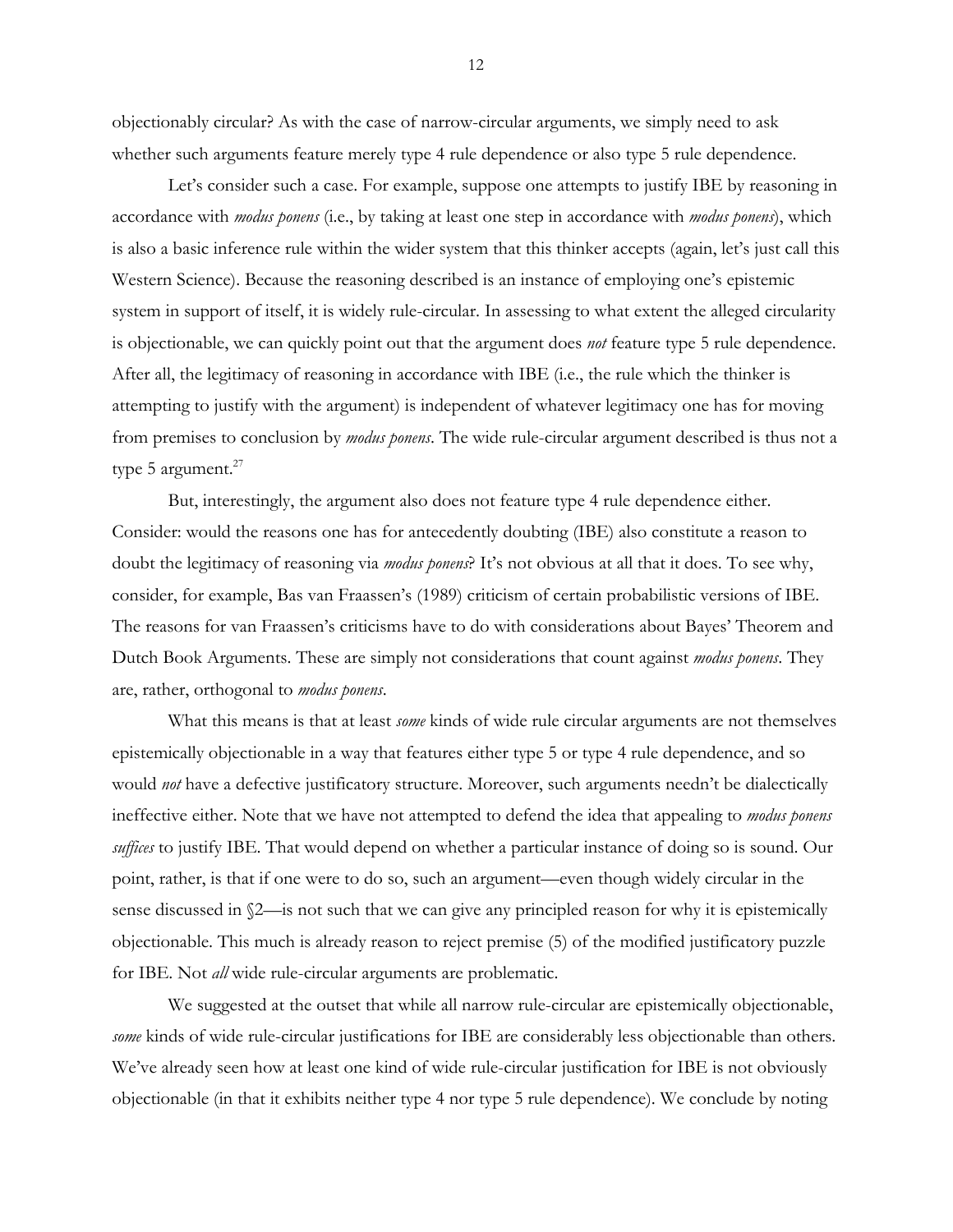why *some* wide-rule circular arguments are in a worse position than others (and, thus, why not all wide rule circular arguments are equally epistemically objectionable/unobjectionable).

Consider now the following example: suppose you attempt to justify IBE by using simple enumerative induction, a move which has been made by, among others, Alexander Bird (1998), Richard Fumerton (1980, 2016), Philip Kitcher (2001) and Douven (2002).<sup>28</sup> As Douven writes:

The common idea of these attempts is that every newly recorded successful application of abduction—like the discovery of Neptune, whose existence had been postulated on explanatory grounds […] adds further support to the hypothesis that abduction is a reliable rule of inference, in the way in which every newly observed black raven adds some support to the hypothesis that all ravens are black. (Douven 2011, §3.2)

In short, each time inferring to the best explanation seems to work, we have more evidence to believe its true—and given its track record of success, we've thus got substantial evidence in its favour. IBE and enumerative induction are separate inference rules, so attempting to justify IBE by enumerative induction is not to simply justify IBE *via* IBE (as, for instance, Boyd (e.g., 1984) is inclined to).<sup>29</sup> But since IBE and enumerative induction are both rules that feature within the same framework, such an argument is wide rule-circular.

Whereas, as we've seen, a wide-circular argument which attempts to justify IBE by using *modus ponens* exhibits neither type 4 nor type 5 dependence (at least, not in virtue of taking a step in accordance with *modus ponens*), we suggest now that attempting to justify IBE by using induction in the fashion sketched above does exhibit at least type 4 rule dependence, and possibly also type  $5^{30}$ 

In order to bring this point into focus, let's ask: in a situation where a thinker attempts to justify IBE by enumerative induction, would reason to doubt IBE be at the same time reason to doubt the legitimacy of reasoning in accordance with enumerative induction? This is a difficult question, but we submit that, plausibly, it would. After all, suppose a thinker doubts IBE on the grounds G, where G is some very general belief the thinker has about the relation between explanation and inference. It's not hard to imagine that some such general doubt about the relation between explanation and inference could at least to some degree count against the legitimacy of reasoning by induction—*viz*., by reasoning from observed frequencies. After all, explanatory considerations plausibly play at least an implicit role in inductive inferences. It seems, then, that such reasoning exhibits type 4 rule dependence and will accordingly be dialectically ineffective. Given that induction and IBE are closely connected—Gilbert Harman (1965), for example, thought the former was really just a species of the latter—this should not be entirely surprising.<sup>31</sup>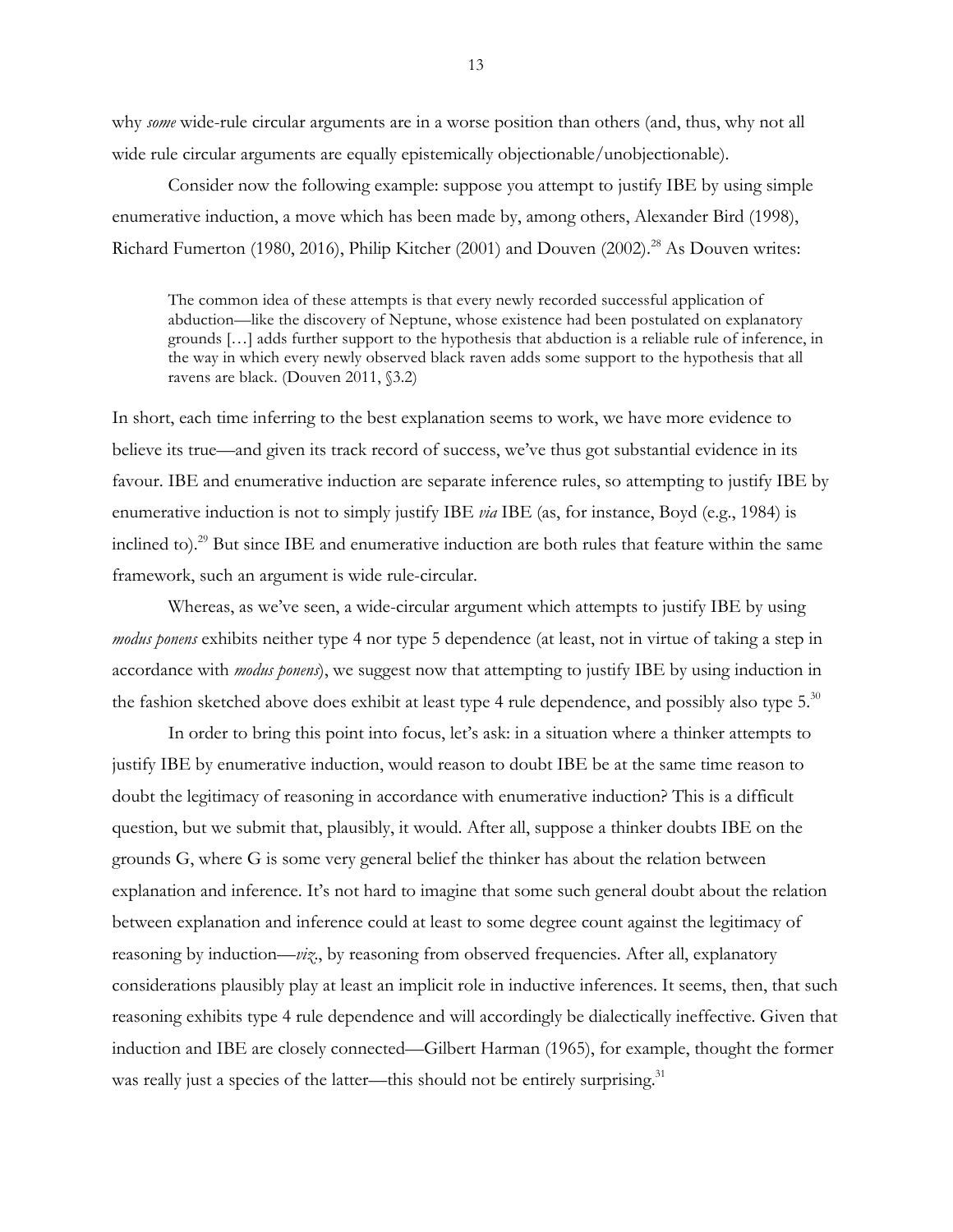While justifying IBE by induction wouldn't obviously exhibit type 5 rule dependence, we can imagine some wide rule-circular arguments which plausibly would do so: for example, using *modus tollens* to justify *modus ponens*, or some forms of induction to justify some very closely related forms of induction. So there is at least the possibility that type 5 rule dependence is present here too, at least until it is demonstrated otherwise.

The moral of the story is that while all narrow rule-circular arguments have a defective justificatory structure, only *some* wide rule-circular arguments have a defective justificatory structure. Moreover, in the case of wide rule-circular arguments, whether such arguments have a defective justificatory structure (and furthermore, whether such arguments are dialectically ineffective) depends importantly on which particular basic inference rules are being justified, and by which other rules. In slogan form: employing our own epistemic system in support of itself is less objectionable in some cases than in others, and taking a cure from the perceptual warrant debate provides a rationale for explaining why.

#### 5. CONCLUSION

The aim of this paper has been to show, first, how the task of justifying IBE has been for various reasons regarded as a philosophically problematic. Second, we've argued that Enoch  $\mathcal{O}$  Schechter's (2008) version of the puzzle can be reformulated in a way that is considerably more challenging to address. Third, in the service of addressing this more challenging version, we've drawn some connections from an already established debate in the literature on perceptual warrant in order give a principled response to the puzzle. Our response is broadly pessimistic in the case of narrow rulecircularity, but considerably less so in the case of wide rule-circularity. More importantly, though, we hope to have moved the debate forward by showing how some distinctions in the literature on perceptual warrant offer very useful applications with respect to the issue of how, and why, basic inference rules such as IBE might be satisfactorily justified.<sup>32</sup>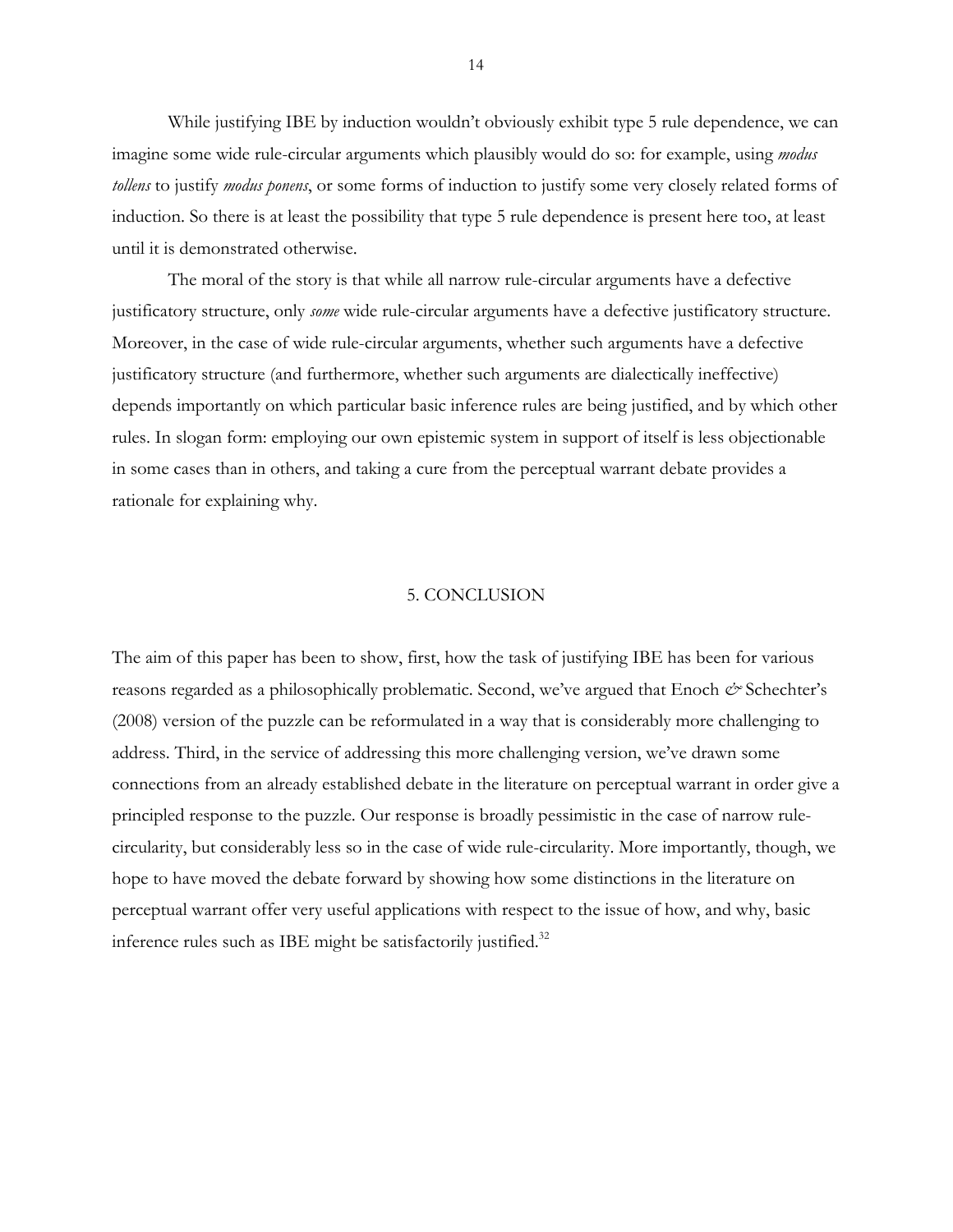#### REFERENCES

- Adler, J. (1994). 'Testimony, Trust, Knowing', *Journal of Philosophy* 91, 264–75.
- Alston, W. (1986). 'Epistemic Circularity', *Philosophy and Phenomenological Research* 47, 1-30.
- Bird, A. (1998). *Philosophy of Science*, London: UCL Press.
- Boghossian, P. (2001). 'How are Objective Epistemic Reasons Possible?', *Philosophical Studies* 106, 1- 40.
	- (2006). Fear of Knowledge, Oxford: Clarendon Press.
- Boyd, R. (1981). 'Scientific Realism and Naturalistic Epistemology', *PSA 1980* (vol. II), (eds.) P. D. Asquith *&* R. Giere, 613–662, East Lansing MI: Philosophy of Science Association.
- ⎯⎯ (1984). 'The Current Status of Scientific Realism', *Scientific Realism*, (ed.) J. Leplin, 41-82, Berkeley, CA: University of California Press.
- Braithwaite, R. (1953). *Scientific Explanation*, Cambridge: Cambridge University Press.
- Carroll, L. (1895). 'What the Tortoise Said to Achilles', *Mind* 4, 278-280.
- Carter, J. A. (2016). *Metaepistemology and Relativism,* London: Palgrave Macmillan.
- Chisholm, R. (1977). *Theory of Knowledge* (2nd Edn.), Englewood Cliffs, NJ: Prentice-Hall.
- Douven, I. (2002). "Testing Inference to the Best Explanation," *Synthese*, 130: 355–377.
- ⎯⎯ (1984). 'Abduction', *Stanford Encyclopedia of Philosophy*, (ed.) E. Zalta, http://plato.stanford.edu/archives/spr2011/entries/abduction/.
- Enoch, D. & Schechter, J. (2008). 'How Are Basic Belief-Forming Methods Justified?', *Philosophy and Phenomenological Research* 76, 547-79.
- Fine, A. 1984. 'The Natural Ontological Attitude', *Scientific Realism*, (ed.) J. Leplin, 83-107, Berkeley, CA: University of California Press.
- Fricker, E. (This volume).
- Fumerton, R. A. (1980). 'Induction and Reasoning to the Best Explanation', *Philosophy of Science* 47 (4), 589–600.
- (2016). 'Reasoning to the Best Explanation', *Best Explanations: New Essays on Inference to the Best Explanation*, (eds.) K. McCain *&* T. Poston, Oxford: Oxford University Press.
- Harman, G. (1965). 'The Inference to the Best Explanation', *Philosophical Review* 74, 88-95.
- Kitcher, P. (2001). 'Real Realism: The Galilean Strategy', *Philosophical Review* 110, 151–97.
- Lammenranta, M. (2009). 'Epistemic Circularity', *Internet Encyclopedia of Philosophy*, (eds.) J. Fieser *&* B. Dowden, http://www.iep.utm.edu/ep-circ/.
- Lipton, P. (1991). *Inference to the Best Explanation*, London: Routledge.
- (2001). 'Is Explanation a Guide to Inference? A Reply to Wesley C. Salmon', (eds.) G. Hon *&* S. Rakover, *Explanation*, 93-120, Dordrecht, Netherlands: Springer.
	- ⎯⎯ (2004). *Inference to the Best Explanation*, (2nd Edn.), London: Routledge.
- Markie, P. (2005). 'Easy Knowledge', *Philosophy and Phenomenological Research* 70, 406-16.
- McCain, K. (2014). *Evidentialism and Epistemic Justification*, London: Routledge.
- ⎯⎯ (*Forthcoming*). *The Nature of Scientific Knowledge: An Epistemological Approach*, Dordrecht: Springer.
- Moore, G. E. (1939). 'Proof of an External World', *Proceedings of the British Academy* 25, 273-300.
- Moretti, L., *&* Piazza, T. (2013). 'Transmission of Justification and Warrant', *Stanford Encyclopedia of Philosophy,* (ed.) E. Zalta, http://plato.stanford.edu/archives/win2013/entries/transmissionjustification-warrant.
- Neta, R. (2007). 'Fixing the Transmission: The New Mooreans', *Themes From G. E. Moore: New Essays in Epistemology and Ethics*, (eds.) S. Nuccetelli  $\mathcal{O}$  G. Seay, 62-83, Oxford: Clarendon Press.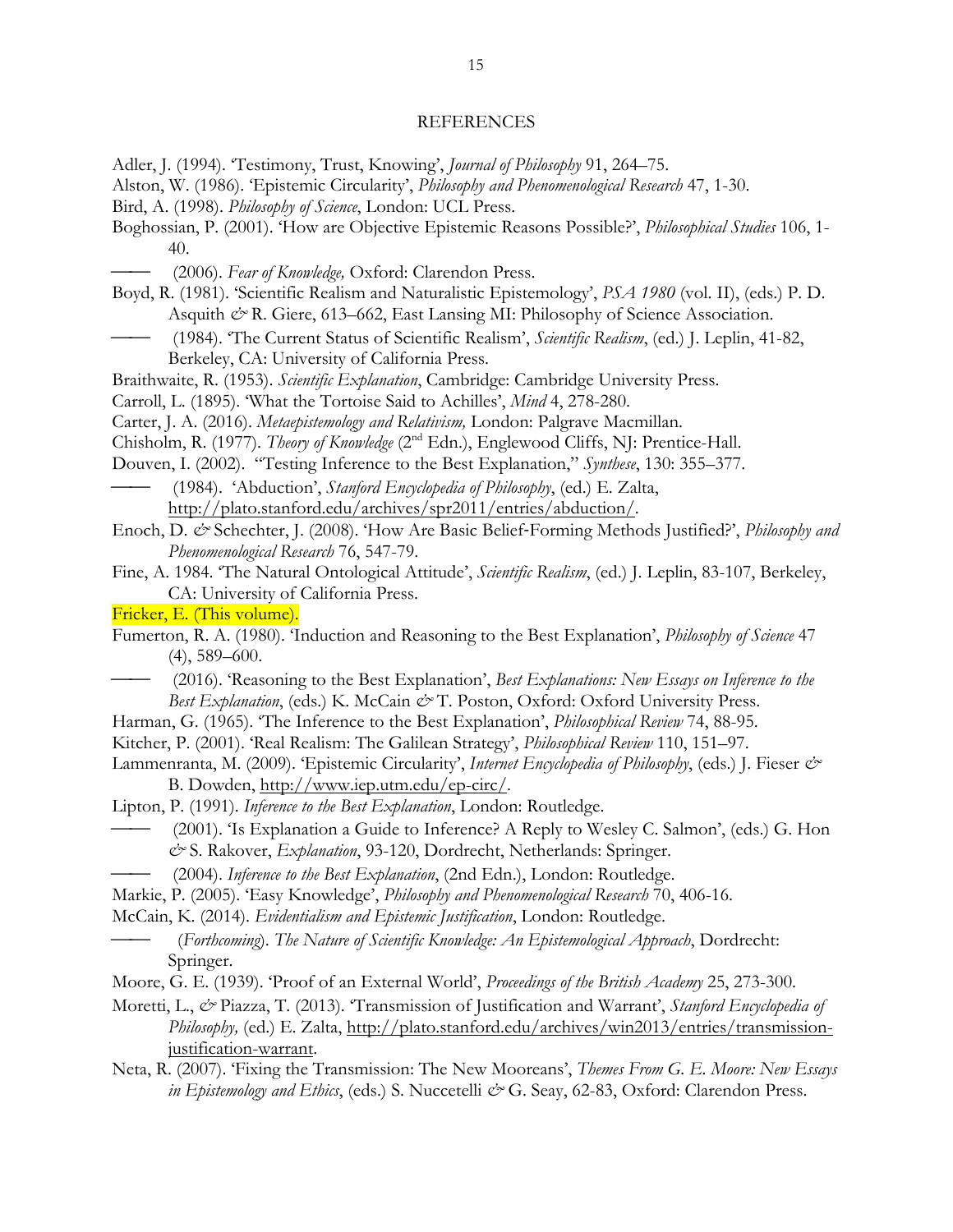Papineau, D. (1993). *Philosophical Naturalism*, Oxford: Blackwell.

- Peirce, C. S. (1903). *The Essential Peirce: Selected Philosophical Writings*, Vol. 2, (1893-1913), (ed.) The Peirce Edition Project, Bloomington: Indiana University Press.
- Poston, T. (2011). 'Explanationist Plasticity and the Problem of the Criterion', *Philosophical Papers* 40(3), 395-419.
- (2014). Reason and Explanation: *A Defense of Explanatory Coherentism*. London: Palgrave Macmillan.
- Pritchard, D. H. (2009). 'Defusing Epistemic Relativism', *Synthese* 166, 397-412.
- (2010). 'Epistemic Relativism, Epistemic Incommensurability and Wittgensteinian Epistemology', *Blackwell Companion to Relativism*, (ed.) S. Hales, 266-85, Oxford: Blackwell.
- Pryor, J. (2000). 'The Skeptic and the Dogmatist', *Noûs* 34, 517–49.
- ⎯⎯ (2004). 'What's Wrong with Moore's Argument?', *Philosophical Issues* 14, 349–78.
- Psillos, S. (1999). *Scientific Realism: How Science Tracks Truth*, New York: Routledge.
- Reichenbach, H. (1949). *The Theory of Probability* (2nd Edn.), (tr.) E. H. Hutten *&* M. Reichenbach, Berkeley, CA: University of California Press.
- van Cleve, J. (1984). 'Reliability, Justification, and the Problem of Induction', *Midwest Studies in Philosophy* 9, 555–67.
- van Fraassen, B. (1989). *Laws and Symmetry*, Oxford: Clarendon Press.
- Williams, M. (2007). 'Why (Wittgensteinian) Contextualism Is Not Relativism', *Episteme* 4, 93–114.
- Wright, C. (2001). 'On Basic Logical Knowledge; Reflections on Paul Boghossian's "How Are Objective Epistemic Reasons Possible"', *Philosophical Studies* 106, 41-85.
- ⎯⎯ (2003). 'Some Reflections on the Acquisition of Warrant by Inference', *New Essays on Semantic Externalism, Skepticism and Self-Knowledge*, (ed.) S. Nuccetelli, 57-78, Cambridge, MA: MIT Press.
- ⎯⎯ (2004). 'Warrant for Nothing (and Foundations for Free)?', *Aristotelian Society Supplementary Volume* 78, 167–212.
- ⎯⎯ (2007). 'The Perils of Dogmatism', *Themes From G. E. Moore: New Essays in Epistemology and Ethics*, (eds.) S. Nuccetelli  $\mathcal{O}$  G. Seay, 25–48, Oxford: Clarendon Press.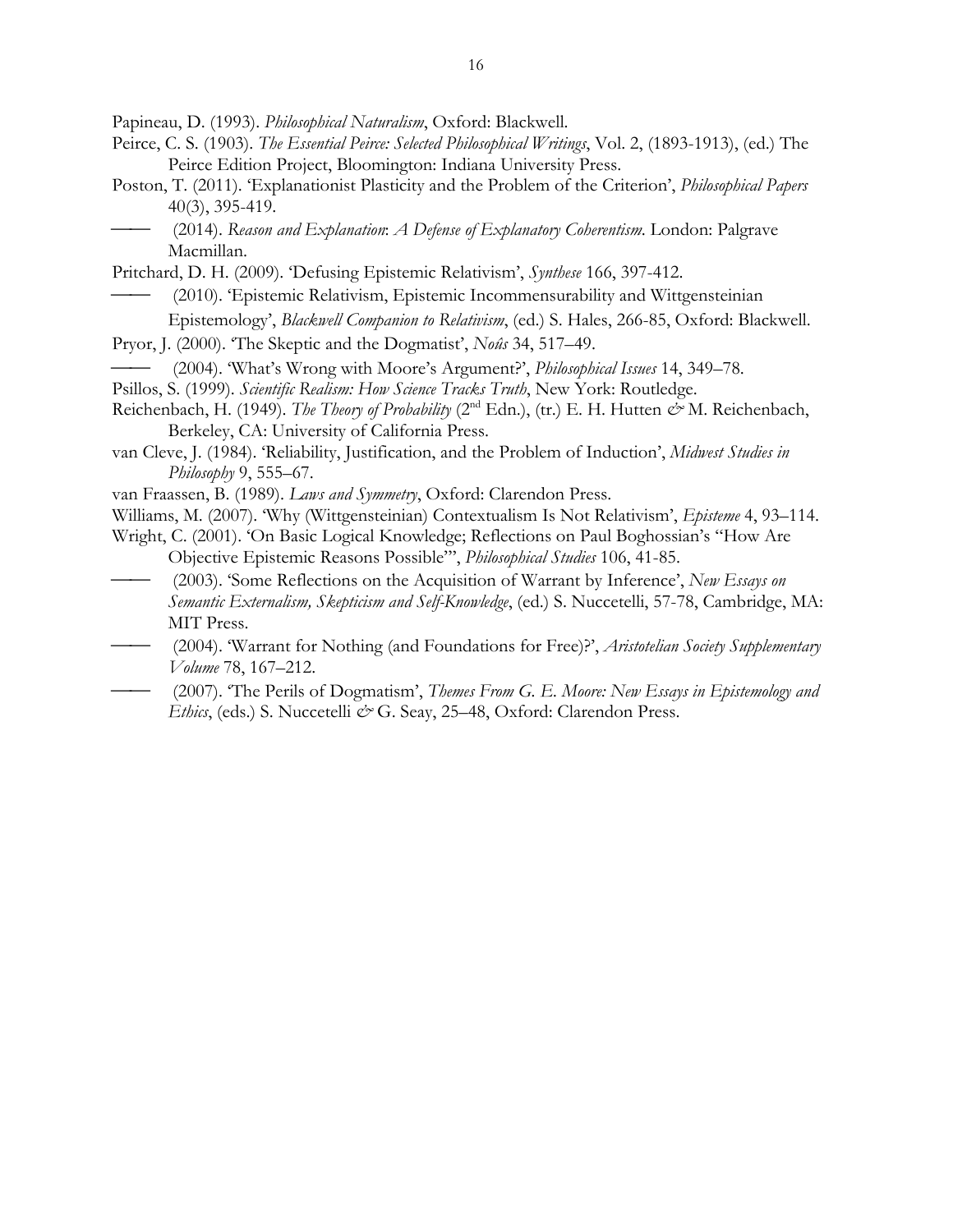#### **NOTES**

<sup>1</sup> See, for example, Boyd (1981; 1984), Lipton (1991; 2004), and Psillos (1999). Moreover, IBE is widely taken to underwrite certain popular arguments for scientific realism on the basis of the success of science.

<sup>2</sup> See, for instance, Adler (1994) for an argument to the effect that IBE routinely features in our justification for accepting testimony. See here also Fricker (*this volume*).

<sup>3</sup> Another potential response would be to appeal to the ubiquity of inductive knowledge and then reason that inductive knowledge requires IBE.

<sup>4</sup> Cf., Fumerton (*this volume*) for a view on which IBE is not interestingly different from induction. .

<sup>5</sup> Boghossian (2001, 3) formalises this strand of reasoning, which he engages with, as follows:

1. Assume that there are objective facts about which epistemic principles are true.

2. If there are objective facts about which epistemic principles are true, these facts should be knowable: it ought to be possible to arrive at justified beliefs about them.

3. It is not possible to know which epistemic principles are objectively true, therefore

4. There are no objective facts about which epistemic principles are true.

<sup>6</sup> Boghossian (2006) revisits this line of reasoning*.* See Wright (2001) for a reply to Boghossian (2001).

<sup>7</sup> Boyd (e.g., 1984) has been charged with defending IBE in such a way. See Fine (1984) for a criticism.

<sup>8</sup> According to Enoch  $\dot{\mathcal{O}}$  Schechter (2008), it is plausible that employing IBE (or a close relative) is needed for successfully engaging in what they call 'the explanatory project', the project of understanding and explaining the world around us. The explanatory project is itself a *rationally required project*; we are, on their view, justified in employing any belief-forming method needed for successfully engaging in a rationally required project.

<sup>9</sup> Put another way, consider Wright's (2001, 4) question, 'Is some substantial form of justification in principle possible for a range of basic beliefs that we have—and if so, what is it?'. Wright takes this to be a meaningful question. If

<sup>10</sup> For a critical treatment of Williams' (2007) treatment of epistemic relativism, see Pritchard (2010; cf. Pritchard 2009). Note that those, such as Fumerton (*this volume*) who think IBE is justified only if it's an instance of enumerative induction disagree; however, Williams' in response could recast this problem to Fumerton. For discussion on justifying IBE via enumerative induction, and whether and to what extent we regard this as objectionable, see §4.

<sup>11</sup> A point of clarification. By 'one's own epistemic framework', we mean specifically the epistemic framework which one subscribes to, as a function of which epistemic principles on embraces.

<sup>12</sup> We will say more about 'premise-circular' arguments below, in distinguishing between some varieties of premisecircularity as noted by Pryor (2004).

<sup>13</sup> For related discussion on this issue, see Poston  $(2014, §6.2.2)$ <br><sup>14</sup> See Poston  $(2011, 413-15)$  for a related suggestion to the effect that the explanatory virtues are plastic in the sense that they aren't specific, fixed rules.

<sup>15</sup> Cf., McCain (*forthcoming*) for a qualified defence of such a rule-circular defense of IBE.

<sup>16</sup> For a defence of rule-circular arguments for induction, see van Cleve (1984) and Papineau (1993).

<sup>17</sup> As Moretti  $\mathcal{O}$  Piazza (2014, §1) note, most epistemologists who weigh in on this debate use the term 'warrant' though 'they all seem to use the term 'warrant' to refer to some kind of epistemic justification' and in doing so 'broadly identify the epistemic property capable of being transmitted with *propositional* justification'. We shall use these terms interchangeably in the present discussion as nothing really hangs (for our purposes) on this terminological difference. <sup>18</sup> Alston (1986) offers the following view of what would be both necessary *and* sufficient for a belief *p* to confer warrant to another belief *q*. (A) S is justified in believing the premises, *p*. (B) *p* and *q* are logically related in such a way that if *p* is true, that is a good reason for supposing that *q* is at least likely to be true. (C) S knows, or is justified in believing that the logical relation between *p* and *q* is as specified in (B). (D) S infers *q* from *p* because of her belief specified in (C). Boghossian rightly worries that Alston's criteria are too demanding. These criteria require, as a necessary condition that one must know or justifiably believe, that the premises and conclusion are logically related in such a way that if the premises are true, that is a good reason for supposing the conclusion is likely to be true. But this criteria quickly leads one into the trap of Carroll's (1895) regress. As Boghossian puts it:

'[…] at some point it must be possible to use a rule in reasoning in order to arrive at a *justified* conclusion, without this use needing to be supported by some knowledge about the rule that one is relying on. It must be possible to simply move between thoughts in a way that generates justified beliefs, without this movement being grounded in the thinker's justified belief about the rule used in the reasoning'. (Boghossian 2001, 27)

<sup>19</sup> Note that type 4 dependence is not the claim that the conclusion is such that evidence against it would (to at least some degree) be evidence (directly) against one of the premises. Rather, the idea is that the conclusion is such that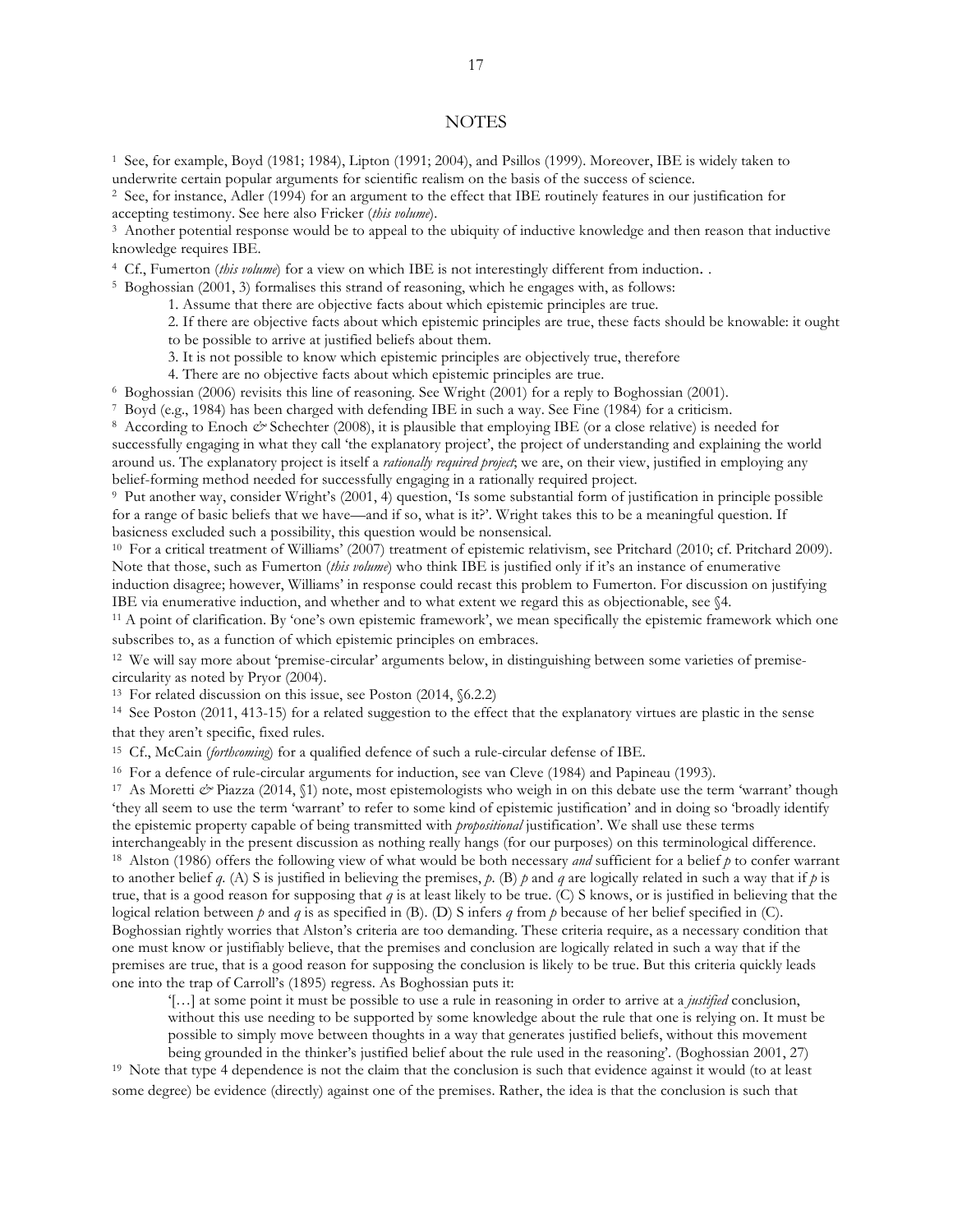evidence against it would (to at least some degree) undermine the kind of *justification* you purport to have for the premises, and this is a claim about the relation between the conclusion and what you take to *justify* your premises.

<sup>20</sup> Neta (2007, 17) criticises this case by remarking that 'for the example above to do the argumentative work that Pryor wants it to do, we need to know why we should believe that what makes me propositionally justified in believing the conclusion is not precisely the same thing that makes me propositionally justified in believing the premises.' <sup>21</sup> For a similar move, with respect to the variety of epistemic circularity that arises in bootstrapping arguments, see Markie (2005).

22 See Carter (2016) for a more general strategy for making this kind of move. 23 For example: suppose you have two closely connected inference rules, *<sup>I</sup>* and *I*\*, such that inferring in accordance with I will usually not violate  $I^*$ , and vice versa. Suppose further that you know this, and so are aware of the significant overlap. Now, suppose you are reasoning attempting to prove *I*\* by reasoning in accordance with *I*. In such a circumstance, evidence against *I*\* will at least to some extent be (defeasible) evidence against the legitimacy of moving from premise to conclusion via rule *I*.<br><sup>24</sup> The term 'legitimacy' is used here so as to make type 4 rule circularity as closely analogous as we can to Pryor's type 4

(premise) circularity—*viz*., just as the kind of justification you purport to have for believing a premise can be undermined, so analogously the, and we are using this term inclusively, *legitimacy* you have for following a rule can be undermined. Here is a paradigmatic case: if, for example, you have excellent reason to believe that *modus ponens* is false, then this counts against the legitimacy of reasoning in accordance with *modus ponens*. 25 A paradigmatic instance of this kind of reasoning would be as follows: where some piece of reasoning attempts to

justify modus ponens. And, further, this piece of reasoning proceeds to do this by taking at least one step in accordance with modus ponens. In such a case, note that he legitimacy of reasoning in accordance with the rule being justified (i.e., in this case, *modus ponens*) just is (or is partly constitutive of) the legitimacy one purports to have for moving from premises to conclusion. We discuss cases like this in more detail further in this section.

 $^{26}$  An interesting issue, in connection with wide rule circularity (and the epistemic status of arguments which feature it) is the matter of the epistemic status of the more general methodology of reflective equilibrium as a method of justifying epistemic principles. We are open to an interpretation of wide rule circularity according to which it is a form of reflective equilibrium; it is beyond the scope of the present paper, however, to assess more generally the epistemic status of the methodology of reflective equilibrium (under its various guises).

<sup>27</sup> At this point, it is worth considering the following line of objection: that any defense of a basic inference method, such as IBE, will have to make use of IBE somewhere as either a step in the argument or as a support for the premise. Does that mean that all arguments for IBE are doomed to type 5 dependence? The right response here, we think, is to deny the supposition that any defence of IBE must make use of IBE somewhere. A position according to which it would what Fumerton (2016) calls 'extreme explanationism'. We should accept the supposition that any defence of IBE must make use of IBE somewhere only if embracing an overly inclusive conception of what counts as reasoning in accordance with IBE. For example, we see no reason to think that all instances of reasoning in accordance with modus ponens are thereby reasoning with IBE, even if reasoning in accordance with modus ponens is *compatible* with reasoning in accordance with IBE. Thanks to the editors for requesting elucidation on this point.

28 See Douven (§3.2) for discussion.

<sup>29</sup> This point is disputed by some, such as Fumerton (1980; *this volume*). Fumerton (*this volume*), in suggesting that IBE is best understood as just a form of induction, attempts to show how Peirce's (1903) description of abductive reasoning can be redescribed as inductive reasoning. Peirce's case involved the discovery of fossilized remains of fish skeletons in rocks that aren't far from any body of water. Fumerton (*ibid.*, 8) remarks:

'It strikes us that this needs an explanation […]. Perhaps we have a half-way decent inductive argument that when we look hard enough for causal explanations we eventually find them. In the case of our desert rock with remains of fish, it probably wouldn't have been that hard for ancient people to have reached the conclusion that the water once covered the land where the remains were found. They might have made a further epistemic leap by also inferring that the most common way that water ends up covering land that is usually dry is through flooding—and when the dry land is a long way from any water the flood must have been impressive indeed. Eureka!—we have an explanation of the prevalence of flood myths in ancient cultures.'

If Fumerton is right that IBE is a kind of induction, then one obvious result on our model is that inductive attempts to justify IBE will be type 5 as well as type 4, and so be of a defective justificatory structure. However, this might be an academic point. For one thing, Fumerton's shown how a case of IBE can be redescribed as a case of multiple inductions. Harman (1965) has appealed to similar considerations of redescription to suggest a move in the opposite direction: that induction is a form of abductive reasoning. We are agnostic about whether cases of potential redescription recommend pulling toward a reduction in one direction rather than another. Our point is that unless we have good